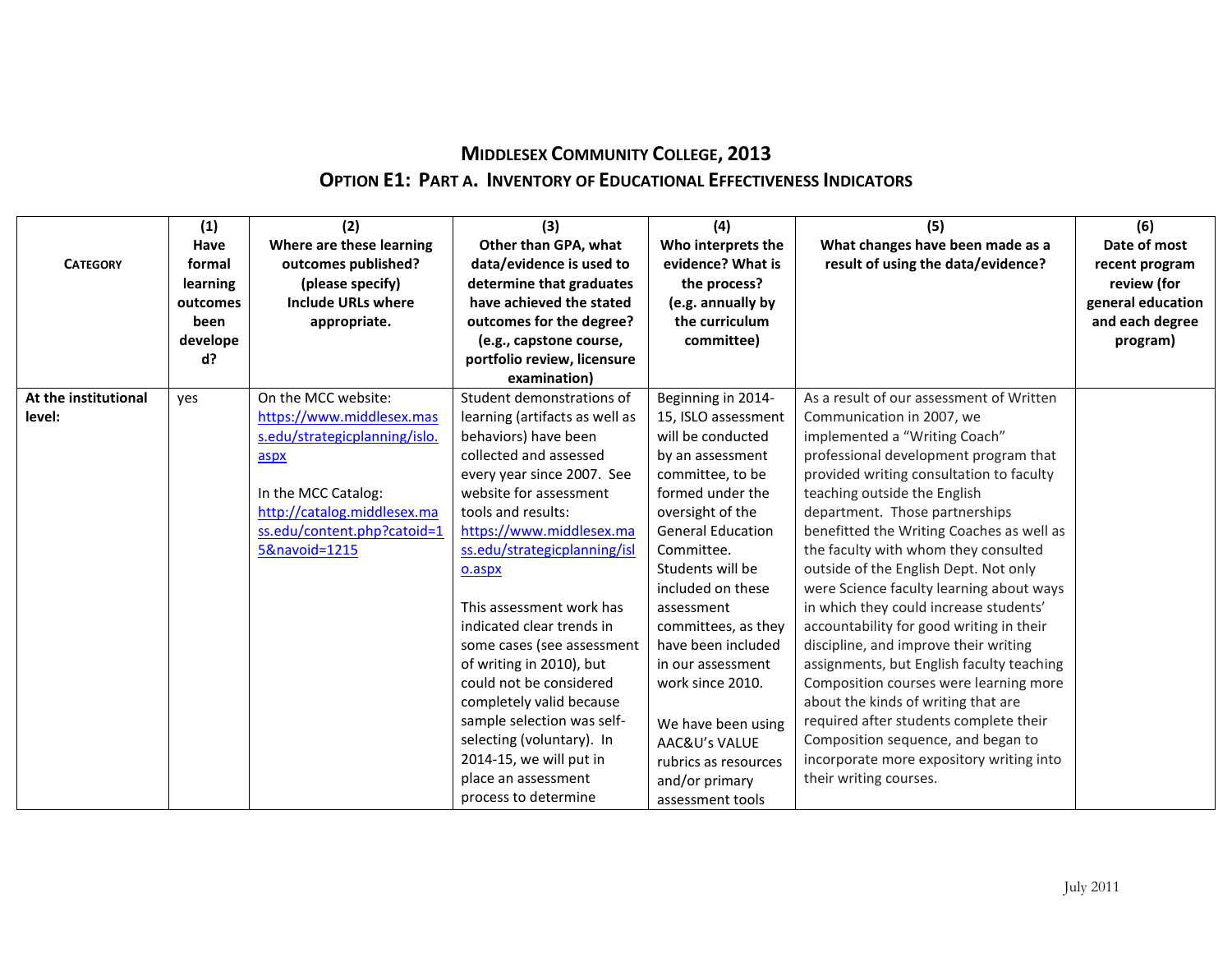|             |            |                          | student development of       | since 2011.           | As a result of our assessment of Written   |                    |
|-------------|------------|--------------------------|------------------------------|-----------------------|--------------------------------------------|--------------------|
|             |            |                          | <b>ISLOs within General</b>  | Beginning in 2014-    | Communication over time to determine       |                    |
|             |            |                          | Education courses, which     | 15, MCC will adopt    | "value added" of the MCC writing           |                    |
|             |            |                          | will provide us with the     | the use of VALUE      | sequence and capstone level work in the    |                    |
|             |            |                          | opportunity to benchmark     | rubrics where         | majors, it became clear to the college     |                    |
|             |            |                          | ISLO development within      | possible and          | community that "one course does not a      |                    |
|             |            |                          | Gen Ed. When combined        | deemed useful as      | writer make", leading to our General       |                    |
|             |            |                          | with ISLO assessment         | our primary           | Education reform work which has            |                    |
|             |            |                          | within Freshman Seminars     | assessment tools for  | resulted in the intentional integration    |                    |
|             |            |                          | and at the capstone level    | ISLO assessment.      | and assessment of student development      |                    |
|             |            |                          | within programs, preferably  |                       | of the ISLOs in all General Education      |                    |
|             |            |                          | embedded within student      |                       | courses.                                   |                    |
|             |            |                          | eportfolios, we will have    |                       |                                            |                    |
|             |            |                          | clear indicators of the      |                       | As a result of our very "messy" efforts to |                    |
|             |            |                          | value-added of the MCC       |                       | assess Personal and Professional           |                    |
|             |            |                          | curricular and co-curricular |                       | Development in 2008, and our General       |                    |
|             |            |                          | experiences towards          |                       | Education reform work, we are              |                    |
|             |            |                          | student development of       |                       | implementing the use of student            |                    |
|             |            |                          | these essential learning     |                       | eportfolios as a means for students to     |                    |
|             |            |                          | outcomes.                    |                       | capture and reflect upon their academic,   |                    |
|             |            |                          |                              |                       | personal and professional development      |                    |
|             |            |                          |                              |                       | over time. These eportfolios will provide  |                    |
|             |            |                          |                              |                       | us qualitative as well as quantitative     |                    |
|             |            |                          |                              |                       | assessment data, and will allow us to      |                    |
|             |            |                          |                              |                       | look at student development                |                    |
|             |            |                          |                              |                       | longitudinally.                            |                    |
| For general | Yes (our   | See above (Institutional | See above (Institutional     | See above             | See above (Institutional level)            | See above          |
| education:  | General    | level)                   | level)                       | (Institutional level) |                                            | (Institutional     |
|             | Education  |                          |                              |                       |                                            | level)             |
|             | student    |                          |                              |                       |                                            |                    |
|             | learning   |                          |                              |                       |                                            | Beginning in 2014- |
|             | outcomes   |                          |                              |                       |                                            | 15, our assessment |
|             | are our    |                          |                              |                       |                                            | of General         |
|             | institutio |                          |                              |                       |                                            | Education will be  |
|             | nal        |                          |                              |                       |                                            | considered a       |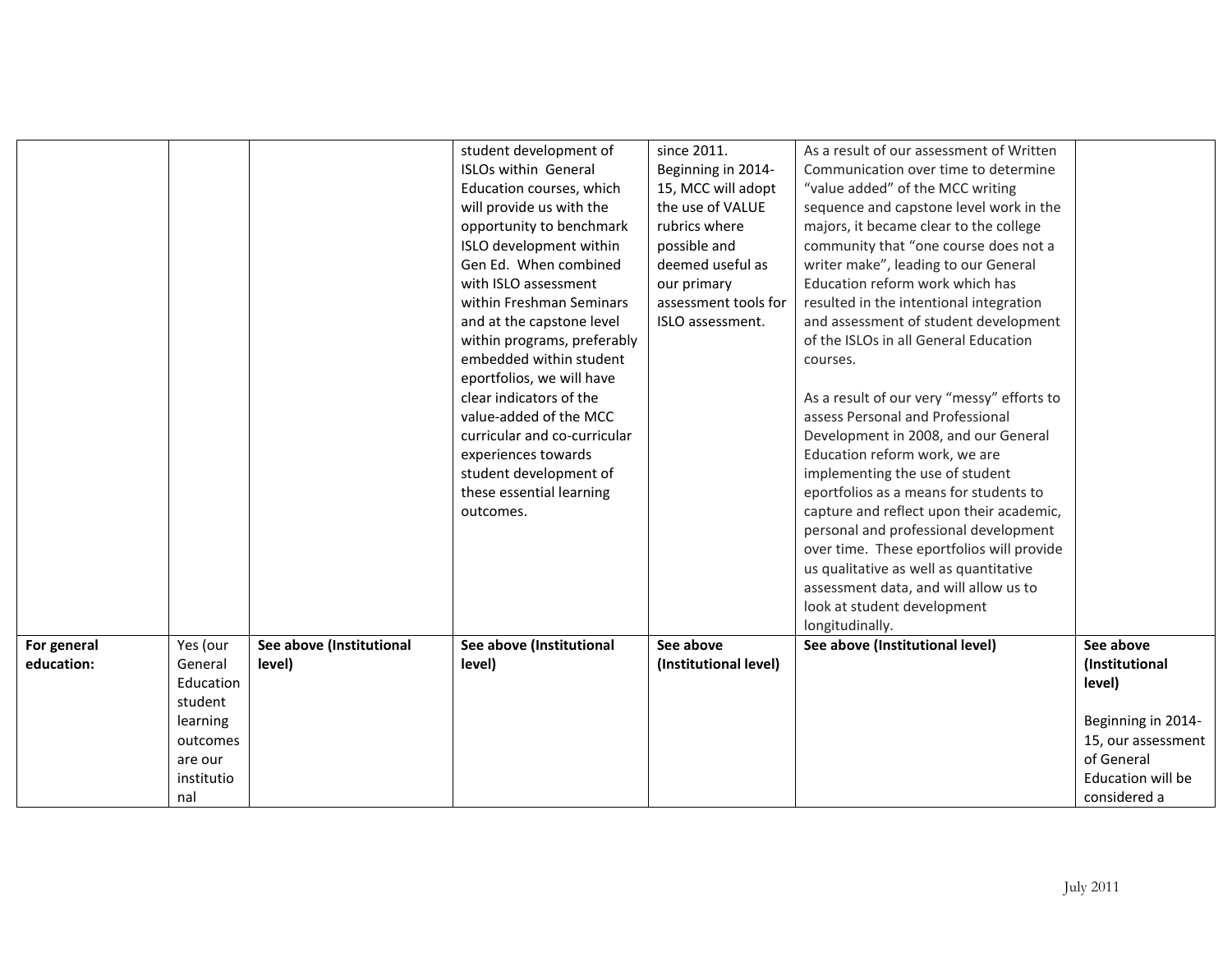|                         | student<br>learning<br>outcomes<br>$-$ ISLOs) |                                                          |                                                   |                                    |                                                                        | component but<br>not the totality of<br>our Institutional<br>level ISLO<br>assessment. |
|-------------------------|-----------------------------------------------|----------------------------------------------------------|---------------------------------------------------|------------------------------------|------------------------------------------------------------------------|----------------------------------------------------------------------------------------|
| <b>PROGRAMS</b>         |                                               |                                                          |                                                   |                                    |                                                                        |                                                                                        |
| Alcohol/Substance       | yes                                           | In Admissions Packet and in                              | Required 300 hour                                 | Faculty member in                  | Changes in the Placement site                                          | Completed in FEB                                                                       |
| <b>Abuse Counseling</b> |                                               | MCC catalogue                                            | fieldwork course                                  | the Fieldwork                      | opportunities:                                                         | 2011                                                                                   |
| Program                 |                                               | URL:                                                     | (Supervised Field Placement                       | courses and the                    | Program review in 2/2011 identified the                                |                                                                                        |
|                         |                                               | http://catalog.middlesex.ma<br>ss.edu/preview program.ph | I and II) requires<br>portfolio/journals/assignme | <b>AACC Program</b><br>coordinator | need for additional placement sites for<br>fieldwork and that has been |                                                                                        |
|                         |                                               | p?poid=1754&catiod=15                                    | nts which confirm                                 |                                    | accomplished in the past 2 years.                                      |                                                                                        |
|                         |                                               |                                                          | completion of learning                            |                                    | Rational was that diversity in placements                              |                                                                                        |
|                         |                                               |                                                          | outcomes.                                         |                                    | with a broader geographic area would                                   |                                                                                        |
|                         |                                               |                                                          | A state licensing exam for                        |                                    | increase student choices and possible                                  |                                                                                        |
|                         |                                               |                                                          | the CADAC certification and                       |                                    | employment opportunities.                                              |                                                                                        |
|                         |                                               |                                                          | LADC license from DPH.                            |                                    | Also an increased emphasis in the                                      |                                                                                        |
|                         |                                               |                                                          |                                                   |                                    | curriculum on current treatment                                        |                                                                                        |
|                         |                                               |                                                          |                                                   |                                    | modalities for clients with substance                                  |                                                                                        |
|                         |                                               |                                                          |                                                   |                                    | abuse and mental illnesses. This change                                |                                                                                        |
|                         |                                               |                                                          |                                                   |                                    | was recommended by the AACC Advisory                                   |                                                                                        |
|                         |                                               |                                                          |                                                   |                                    | Board due to changes in patient profiles<br>and treatment needs        |                                                                                        |
| <b>Accounting</b>       | Yes                                           | Catalogue/Student                                        | ISLO/PSLO                                         | <b>Business/Faculty</b>            | Program Review in process, will consider                               | 2012 present                                                                           |
|                         |                                               | Handbook                                                 |                                                   |                                    | recommendations                                                        |                                                                                        |
|                         |                                               | Website                                                  |                                                   |                                    |                                                                        |                                                                                        |
|                         |                                               | www.middlesex.mass.edu                                   |                                                   |                                    |                                                                        |                                                                                        |
| <b>BioTechnology</b>    | Yes                                           | <b>MCC Catalog</b>                                       | Faculty assess student work                       | Faculty assess                     | Program enrollment continues to                                        | 2007                                                                                   |
|                         |                                               | http://catalog.middlesex.ma                              | by:                                               | student work each                  | increase, leading to program expansion                                 |                                                                                        |
|                         |                                               | ss.edu/                                                  |                                                   | semester:                          | in terms of both numbers of sections of                                |                                                                                        |
|                         |                                               | <b>Science Program Review:</b>                           | <b>Technical skills</b><br>$\bullet$              |                                    | each course offered in a semester,                                     |                                                                                        |
|                         |                                               | https://www.middlesex.mas                                | observation                                       | Lab reports<br>$\bullet$           | number of semesters in which each                                      |                                                                                        |
|                         |                                               | s.edu/programreview/downl                                | Lab reports<br>$\bullet$                          | Exams                              | course is offered annually, and range of                               |                                                                                        |
|                         |                                               | oads/sci08.pdf                                           | Exams                                             | Teamwork<br>$\bullet$              | campuses offering program courses.                                     |                                                                                        |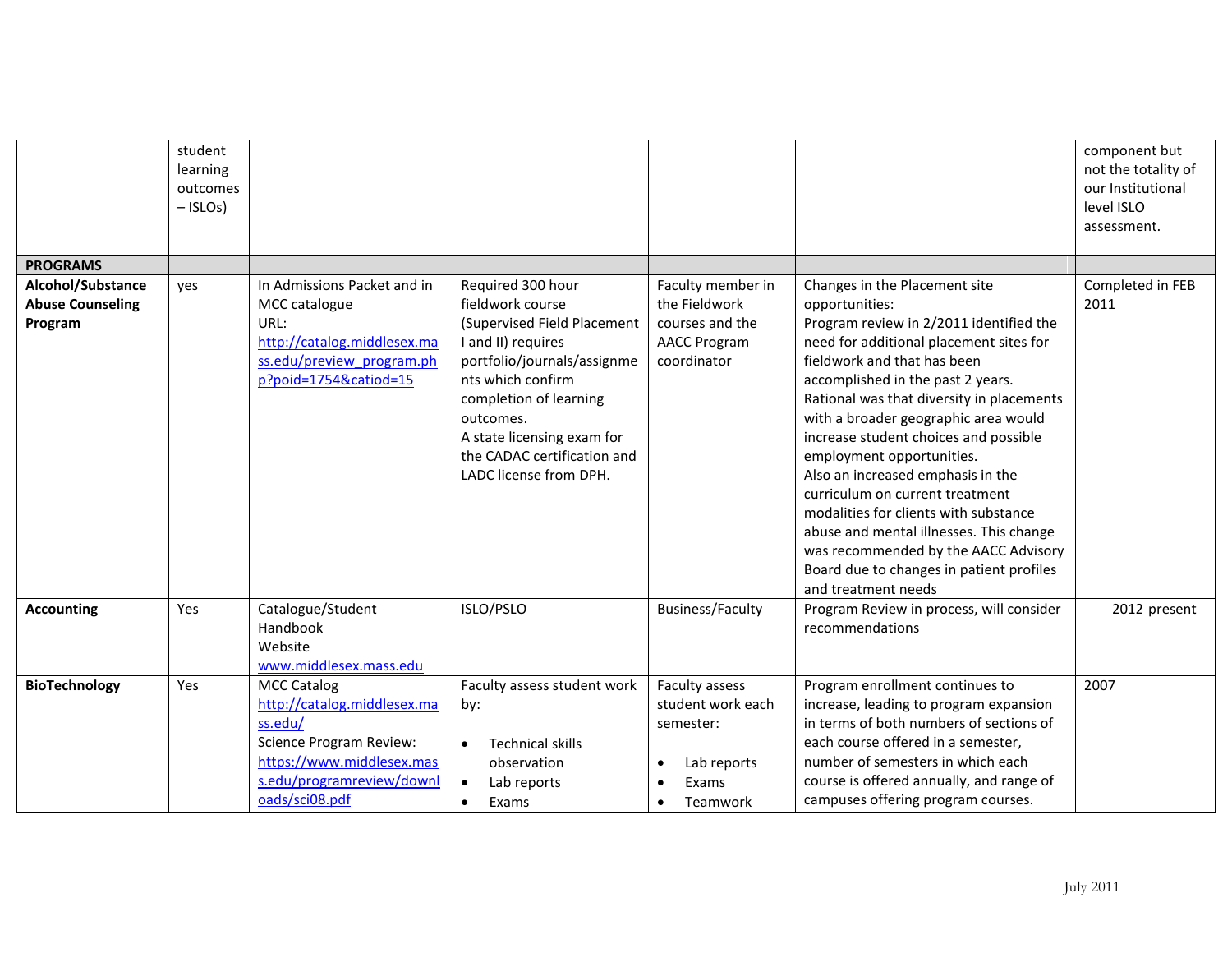| <b>Business Transfer</b> | Yes | Catalog<br>$\bullet$<br>http://catalog.middles<br>ex.mass.edu/<br><b>Student Handbook</b><br>Program Review      | Homework<br>$\bullet$<br>Ability to follow SOP<br>$\bullet$<br>Placement in BioTech<br>industry<br>Transfer to 4-year<br>$\bullet$<br>colleges/universities<br>Initiative to register for<br>$\bullet$<br>honors options<br>Annual Reviewing of<br>$\bullet$<br>ISLO/PSLO<br>Internship<br>$\bullet$ | Ethical/Professi<br>$\bullet$<br>onal behavior<br>Placement in<br>$\bullet$<br>industry<br>Transfer to 4-<br>year<br>institutions<br>$\bullet$<br>Poster<br>presentations<br><b>Business faculty</b><br>annually | Articulation agreement finalized with<br>UMass Lowell - Clinical Science Dept.,<br>where they will now accept ALL credits<br>from MCC's BioTech program (total of 66<br>credits) towards their bachelor's degree.<br>Consolidate Precalc I & II into one course<br>and added statistics as a requirement.<br>Offered an accelerated hybrid course to<br>meet the needs of PT workers who wish | 2012<br>2011                     |
|--------------------------|-----|------------------------------------------------------------------------------------------------------------------|------------------------------------------------------------------------------------------------------------------------------------------------------------------------------------------------------------------------------------------------------------------------------------------------------|------------------------------------------------------------------------------------------------------------------------------------------------------------------------------------------------------------------|-----------------------------------------------------------------------------------------------------------------------------------------------------------------------------------------------------------------------------------------------------------------------------------------------------------------------------------------------------------------------------------------------|----------------------------------|
|                          |     |                                                                                                                  |                                                                                                                                                                                                                                                                                                      |                                                                                                                                                                                                                  | to obtain their AS.                                                                                                                                                                                                                                                                                                                                                                           |                                  |
| <b>CAD Technology</b>    | Yes | Catalog<br>http://catalog.middlesex.ma<br>ss.edu/preview program.ph<br>p?catoid=15&poid=1766&ret<br>$urnto=1237$ | CAD 228 CAD Practicum<br>Job Placement<br><b>Advisory Board Review</b><br>Graduate survey<br><b>Career Services</b>                                                                                                                                                                                  | <b>Advisory Board</b><br><b>CAD Faculty</b><br>Annually                                                                                                                                                          | Course materials and syllabus are often<br>modified to workforce requirements and<br>expectations.<br>Current program is being revamped per<br>CAD Program review results and<br>recommendations                                                                                                                                                                                              | 2007 Complete<br>2013 In process |
| <b>Communications</b>    | Yes | http://catalog.middlesex.ma<br>ss.edu/preview program.ph<br>p?catoid=15&poid=1765&ret<br>$urnto=1237$            | Successful completion of<br>core courses (Mass<br>Communications, Media<br>Ethics and Issues,<br>Introduction to Journalism,<br>and Speech and successful<br>completion of nine or more<br>credits of 2 <sup>nd</sup> tier<br>production courses such as<br>Journalism II (COM 201), TV              | Assessment of<br>course instructor<br>with oversight from<br>Program Chair and<br>input from<br>Communications<br>Program Advisory<br>Board (which<br>includes industry<br>professionals and                     | Based on most recent program review,<br>requirements were changed to include<br>Speech in the core requirements and to<br>provide greater flexibility to students<br>who will need to operate in a greater<br>variety of communications environments<br>beyond traditional print and broadcast<br>media.<br>Based on feedback from the Program                                                | 2012                             |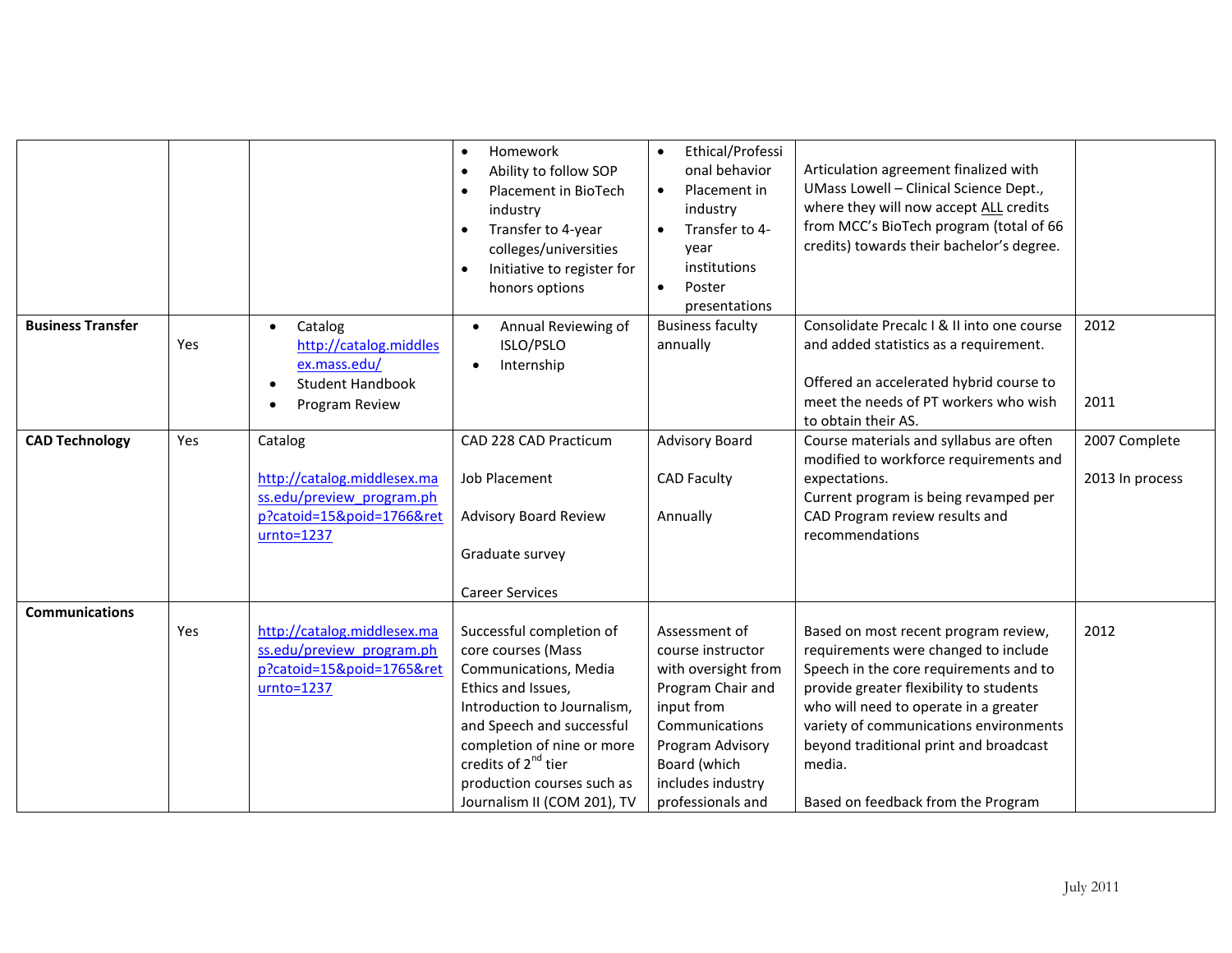|                                            |            |                                                                                                                                                                                         | Production II (COM 171)<br>and/or specialized<br>Communications course<br>relevant to intended<br>Communications specialty,<br>such as Public Relations<br>(COM 107); Magazine<br>Feature Writing (COM 151);<br>or Radio Production (COM<br>123) | student alumni.<br>Program chair or<br>Assistant Dean (for<br>full-time faculty)<br>reviews course<br>syllabi each<br>semester and<br>Program Advisory<br>Board reviews<br>program structure<br>annually. | Advisory Board, the program has been<br>developing an online student newspaper<br>that would provide students access to<br>multi-media formats for reporting and<br>public relations experiences.                                                                                                                                                                                                                                                                                      |           |
|--------------------------------------------|------------|-----------------------------------------------------------------------------------------------------------------------------------------------------------------------------------------|--------------------------------------------------------------------------------------------------------------------------------------------------------------------------------------------------------------------------------------------------|-----------------------------------------------------------------------------------------------------------------------------------------------------------------------------------------------------------|----------------------------------------------------------------------------------------------------------------------------------------------------------------------------------------------------------------------------------------------------------------------------------------------------------------------------------------------------------------------------------------------------------------------------------------------------------------------------------------|-----------|
| <b>Computer Forensics</b>                  | Yes        | In the course catalog, and<br>online:<br>http://catalog.middlesex.ma<br>ss.edu/preview program.ph<br>p?catoid=15&poid=1769&ret<br>$urnto=1237$                                          | <b>Students take Certified</b><br>Computer Examiner exam.<br>(external certification)                                                                                                                                                            |                                                                                                                                                                                                           | N/A                                                                                                                                                                                                                                                                                                                                                                                                                                                                                    | N/A       |
| <b>Computer Science</b><br><b>Transfer</b> | <b>Yes</b> | In the course catalog, and<br>online:<br>http://catalog.middlesex.ma<br>ss.edu/preview program.ph<br>p?catoid=15&poid=1771&ret<br>$urnto=1237$                                          | Course prerequisites of C in<br>the previous course;<br>transfer rates to 4 year CS<br>degree programs, including<br>mid-program transfers (i.e.<br>before graduation)                                                                           | CS faculty, based<br>upon articulation<br>agreements                                                                                                                                                      | Course prerequisites have been<br>adjusted                                                                                                                                                                                                                                                                                                                                                                                                                                             | 2008      |
| <b>Criminal Justice</b>                    | <b>YES</b> | On CJ program website<br>https://www.middlesex.ma<br>ss.edu/criminaljustice/<br>Academic catalogue<br>http://catalog.middlesex.m<br>ass.edu/preview program.<br>php?catoid=15&poid=1774 | Assessment of<br>PSLO and review of<br>ISLO for the 2008 -<br>2009 program<br>review<br>Assessment of<br>quantitative<br>literacy ISLO                                                                                                           | Program faculty by<br>a timeline set out in<br>program review                                                                                                                                             | <b>Increased number of writing</b><br>assignments with appropriate and<br>consistent expectations across program.<br>The Criminal Justice faculty assessed<br>student writing within the program;<br>analysis revealed that students are not<br>proficient writers at the upper level<br>courses. We determined that writing<br>needed to be a more integral part of our<br>program, providing students with more<br>opportunities to develop this skill. We<br>changed the following: | 2008-2009 |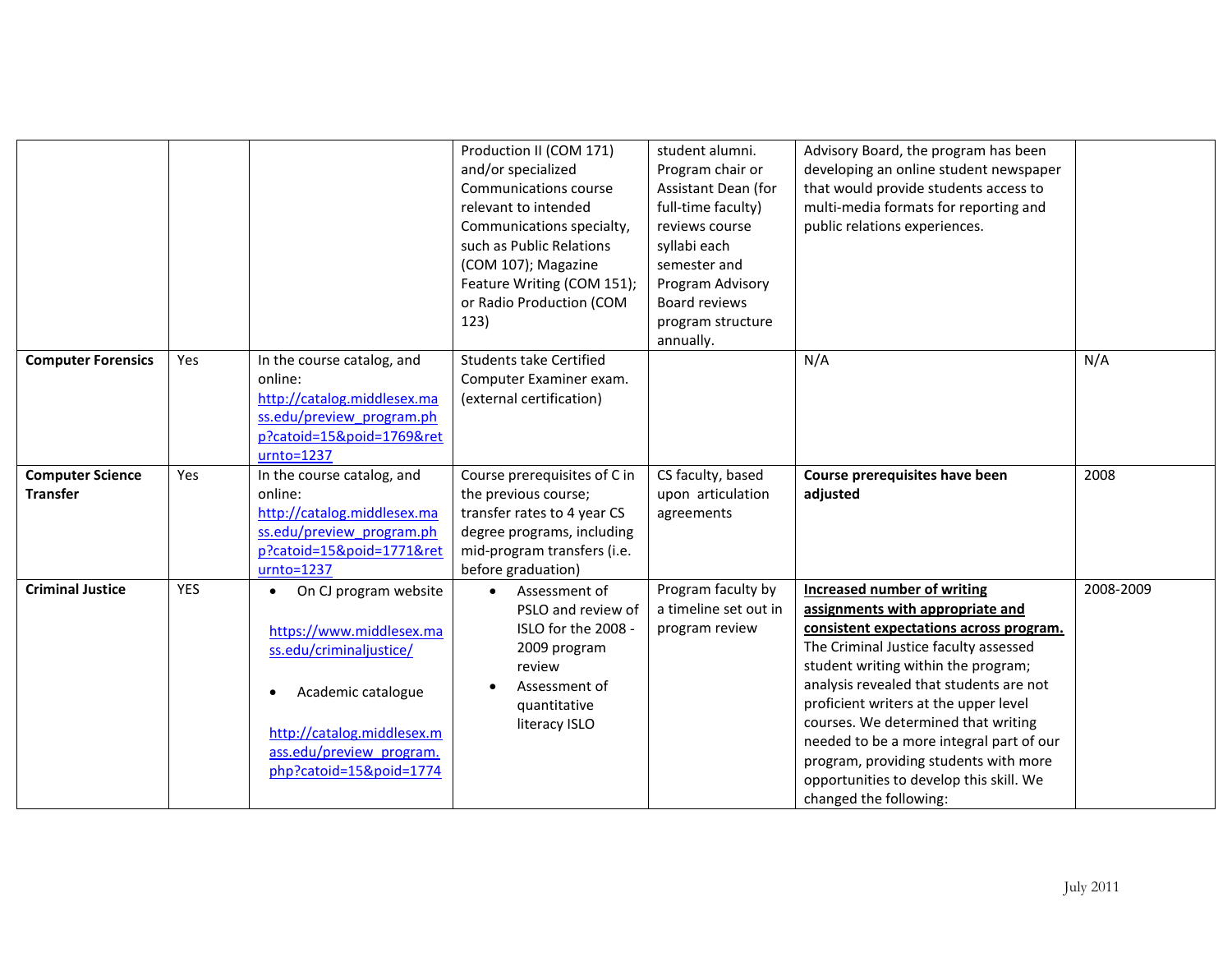| &returnto=1237<br>http://catalog.middlesex.m<br>ass.edu/preview program.<br>php?catoid=15&poid=1776<br>&returnto=1237<br>http://catalog.middlesex.m | Through Title 3 strategies for<br>$\bullet$<br>success grant we strengthened<br>writing in our Write for Law and<br>Order and Law and order<br>courses<br>Worked with English faculty<br>$\bullet$<br>writing coaches to improve our |  |
|-----------------------------------------------------------------------------------------------------------------------------------------------------|--------------------------------------------------------------------------------------------------------------------------------------------------------------------------------------------------------------------------------------|--|
| ass.edu/preview program.<br>php?catoid=15&poid=1777<br>&returnto=1237                                                                               | writing assignments and how we<br>grade them                                                                                                                                                                                         |  |
| <b>Recruitment Program</b><br>sheets used by<br>admissions                                                                                          | Added more writing<br>assignments across the<br>curriculum                                                                                                                                                                           |  |
|                                                                                                                                                     | <b>Redesign of Courses:</b><br>A presentation by the Writing Coaches to<br>program faculty helped us align realistic<br>expectations regarding student's writing                                                                     |  |
|                                                                                                                                                     | skills level with their concurrent writing<br>placement. Also the assessment of our<br>Career PSLO showed students needed to<br>be more aware of career options. We                                                                  |  |
|                                                                                                                                                     | made the following changes:<br>Added scaffolding research<br>projects to both CRJ 100 and                                                                                                                                            |  |
|                                                                                                                                                     | 111<br>Developed with Career Services<br>career projects for CRJ 100, 111,                                                                                                                                                           |  |
|                                                                                                                                                     |                                                                                                                                                                                                                                      |  |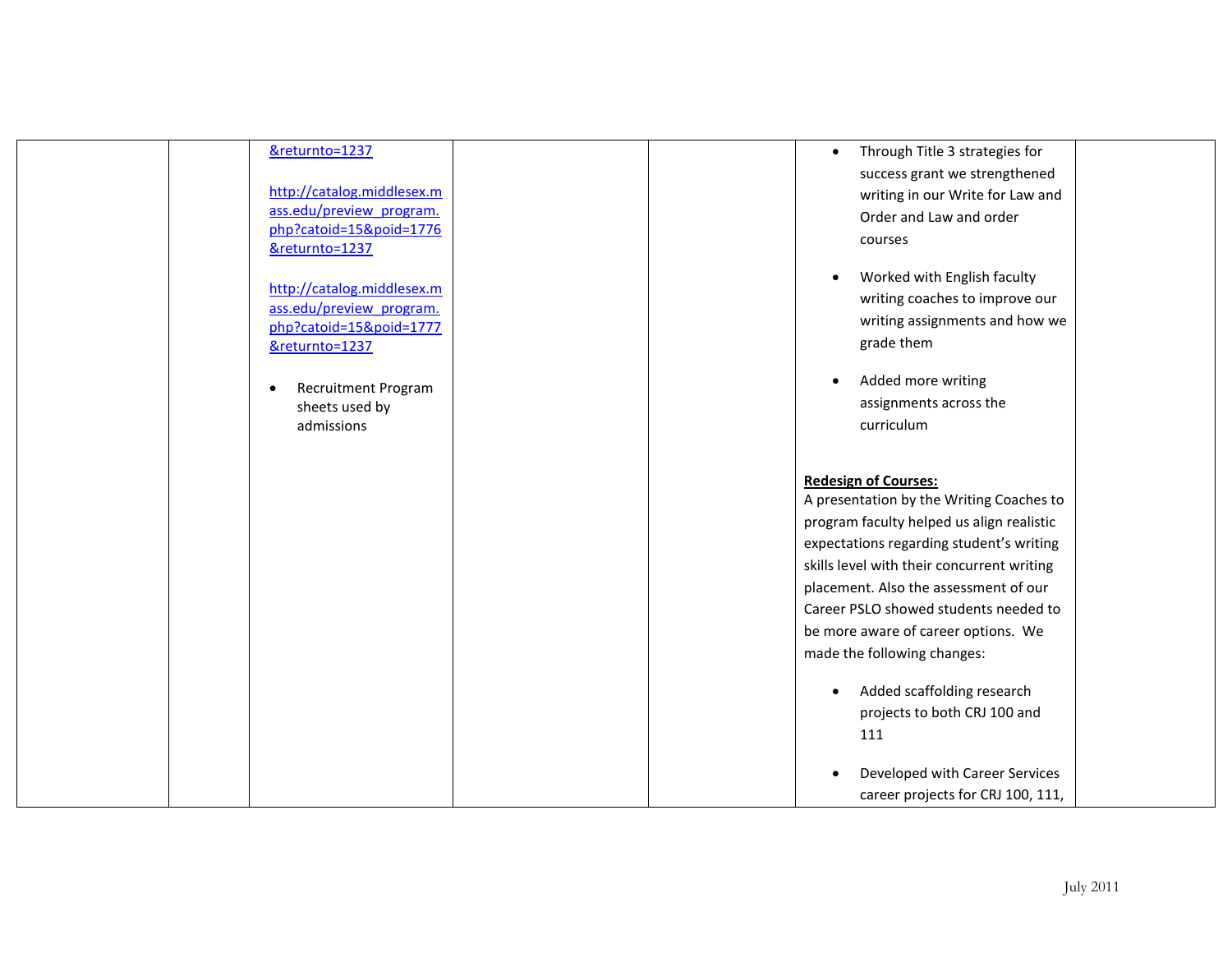|                         |     |                                                                                                                        |                                                                                              |                                                                        | and 151.                                                                                                                                                                                                                                                                                                                                                                                                                                                                                                                               |      |
|-------------------------|-----|------------------------------------------------------------------------------------------------------------------------|----------------------------------------------------------------------------------------------|------------------------------------------------------------------------|----------------------------------------------------------------------------------------------------------------------------------------------------------------------------------------------------------------------------------------------------------------------------------------------------------------------------------------------------------------------------------------------------------------------------------------------------------------------------------------------------------------------------------------|------|
|                         |     |                                                                                                                        |                                                                                              |                                                                        | <b>Changes in prerequisites:</b>                                                                                                                                                                                                                                                                                                                                                                                                                                                                                                       |      |
|                         |     |                                                                                                                        |                                                                                              |                                                                        | The Writing Coaches' presentation also<br>caused us to add English prerequisites as<br>appropriate to courses that required<br>student mastery of certain research and<br>writing skills. And the assessment of our<br>PSLO of Application of the Law showed<br>us that students needed more<br>experience with critical thinking. We<br>made following changes:<br>*added completion of ENG 101 to Con<br>Law and Interpersonal Comm<br>* added a writing intensive to Crim<br>Investigation<br>* added prereq of CRJ 111 to Crim Law |      |
| <b>Dental Assisting</b> | Yes | Yes<br><b>College Catalog</b><br>https://www.middlesex.mas<br>s.edu/dadepartment/compet<br>en.aspx<br>DA Clinic Manual | <b>Dental Assisting</b><br>٠<br>National Board<br>exams<br>Surveys: employer<br>and graduate | The department<br>coordinator and the<br>faculty on an annual<br>basis | Curriculum changes include the<br>following:<br>Externship course will now take place<br>during spring semester. In place of the<br>previous fall semester Externship course,<br>we have implemented a more<br>comprehensive pre-clinical course to<br>better prepare the students for their<br>externship experience.<br>Admission criteria changes include<br>$\bullet$<br>the following:                                                                                                                                            | 2012 |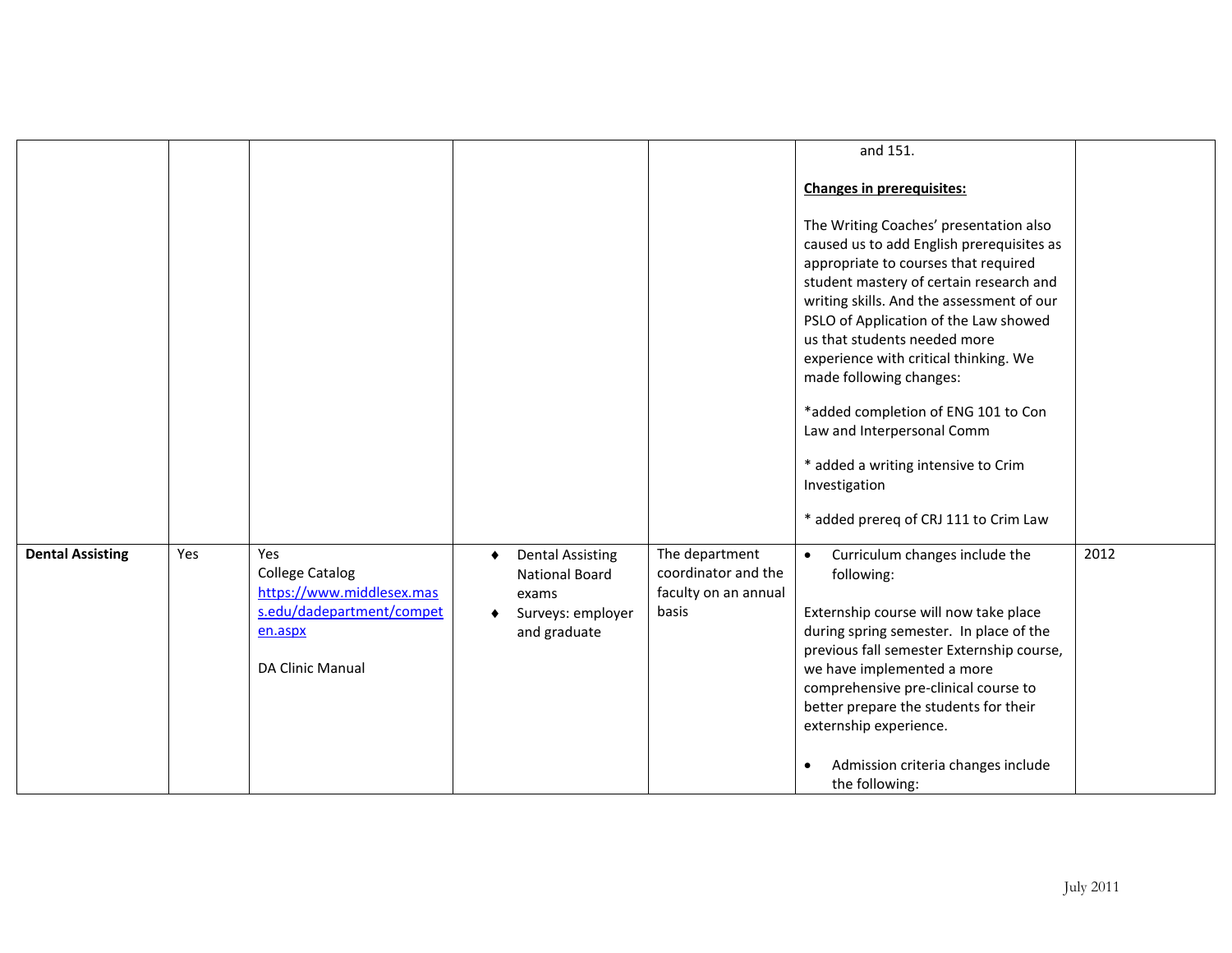|  |                                                                                                                             |                                                                                                                            |                                 | To better prepare them for the reality of                                                                                                                                                                                                                                                                                                                                                                    |  |
|--|-----------------------------------------------------------------------------------------------------------------------------|----------------------------------------------------------------------------------------------------------------------------|---------------------------------|--------------------------------------------------------------------------------------------------------------------------------------------------------------------------------------------------------------------------------------------------------------------------------------------------------------------------------------------------------------------------------------------------------------|--|
|  |                                                                                                                             |                                                                                                                            |                                 | the profession, beginning in FA 2015,                                                                                                                                                                                                                                                                                                                                                                        |  |
|  |                                                                                                                             |                                                                                                                            |                                 | students will watch a video on "a day in                                                                                                                                                                                                                                                                                                                                                                     |  |
|  |                                                                                                                             |                                                                                                                            |                                 | the life of a dental assistant" as part of                                                                                                                                                                                                                                                                                                                                                                   |  |
|  |                                                                                                                             |                                                                                                                            |                                 | their application process.                                                                                                                                                                                                                                                                                                                                                                                   |  |
|  | <b>College Catalog</b><br>https://www.middlesex.mas<br>s.edu/dhdepartment/compe<br>ten.aspx<br><b>DH Department Student</b> | Licensure Examinations<br><b>National Board Exam</b><br>$\bullet$<br>(NBDHE)<br>Regional Board Exam<br>$\bullet$<br>(NERB) | department chair<br>and faculty | Advanced degrees in dental hygiene<br>allow a greater range of employment<br>settings to our graduates in a challenging<br>job market. Due to graduates' indicated<br>desire to seek advanced degrees in                                                                                                                                                                                                     |  |
|  | Handbook                                                                                                                    | Jurisprudence Exam<br>Surveys including:<br>employer, graduate<br>exit, alumni, faculty                                    |                                 | dental hygiene, the department has<br>sought and achieved partnerships and<br>articulation with advanced degree<br>programs.                                                                                                                                                                                                                                                                                 |  |
|  |                                                                                                                             |                                                                                                                            |                                 | <b>Transition to E-Portfolio</b><br>Based on annual survey data, our<br>Portfolio program has converted into an<br>E-Portfolio. This allows more flexibility<br>and portability of information as well as<br>more active use of student portfolios in<br>their employment search process.                                                                                                                    |  |
|  |                                                                                                                             |                                                                                                                            |                                 | Alumni Outreach<br>The dental hygiene department views<br>alumni relations as essential to the<br>success of the department and college as<br>a whole. Alumni hold the key to<br>outcomes assessment, student and<br>patient recruitment, career and<br>networking opportunities for graduates,<br>and monetary support. Over several<br>years, outreach to alumni has included<br>new initiatives including |  |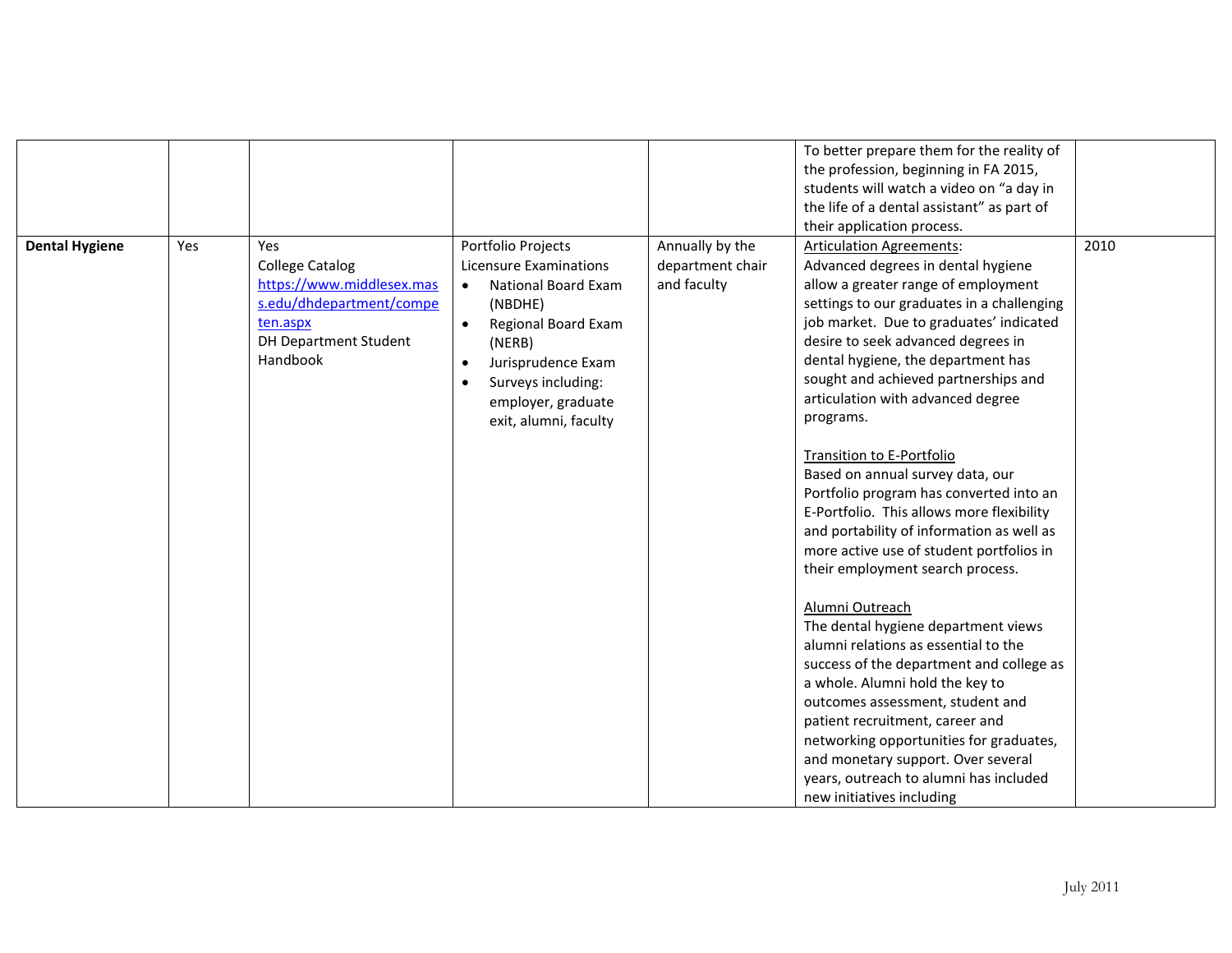| enter the workforce.<br>2012<br><b>Education</b><br>Yes<br>Program Review<br>Each semester<br>Revisions to improve assessment and<br>Practicum<br>$\bullet$ | <b>Dental Laboratory</b><br><b>Technology</b> | Yes | <b>College Academic Catalog</b><br>http://catalog.middlesex.ma<br>ss.edu/preview program.ph<br>p?catoid=15&poid=1781&ret<br>$urnto=1237$ | $\bullet$<br>$\bullet$<br>$\bullet$ | Licensure examination<br>(Recognized Graduate -<br>RG-Exam)<br><b>Employers and</b><br>Graduates Surveys<br>Field Experience course | Annually by<br>Program<br>Coordinator and<br>Faculty | <b>Exhibitor table at Mass Dental</b><br>$\bullet$<br>Hygienist Association's annual<br>session.<br>Dental Hygiene Alumni Facebook<br>$\bullet$<br>page.<br>An MCC Foundation Grant was<br>$\bullet$<br>awarded to the department to hold<br>an alumni networking reception at<br>our professional association, the<br>American Dental Hygienists<br>Association's Annual Conference in<br>Boston.<br>Restructuring of course sequence, and<br>redesign of DLT courses.<br>This change was based on multiple<br>factors:<br>The Self Study Report by the<br>$\bullet$<br>department and the report<br>submitted by the site visitors to the<br><b>Commission on Dental</b><br><b>Accreditation in 2009</b><br>The Program review that was<br>completed in 2011.<br>The changes in the industry.<br>$\bullet$<br>Review of peer programs and their<br>$\bullet$<br>best practices.<br>And consultations with the Advisory<br>$\bullet$<br>Board.<br>All the above factors suggested the need<br>to restructure the DLT Curriculum, to<br>have our students be more successful in<br>their course study as well as when they | December 2011 |
|-------------------------------------------------------------------------------------------------------------------------------------------------------------|-----------------------------------------------|-----|------------------------------------------------------------------------------------------------------------------------------------------|-------------------------------------|-------------------------------------------------------------------------------------------------------------------------------------|------------------------------------------------------|----------------------------------------------------------------------------------------------------------------------------------------------------------------------------------------------------------------------------------------------------------------------------------------------------------------------------------------------------------------------------------------------------------------------------------------------------------------------------------------------------------------------------------------------------------------------------------------------------------------------------------------------------------------------------------------------------------------------------------------------------------------------------------------------------------------------------------------------------------------------------------------------------------------------------------------------------------------------------------------------------------------------------------------------------------------------------------------------------------------------------|---------------|
|                                                                                                                                                             |                                               |     |                                                                                                                                          |                                     |                                                                                                                                     |                                                      |                                                                                                                                                                                                                                                                                                                                                                                                                                                                                                                                                                                                                                                                                                                                                                                                                                                                                                                                                                                                                                                                                                                            |               |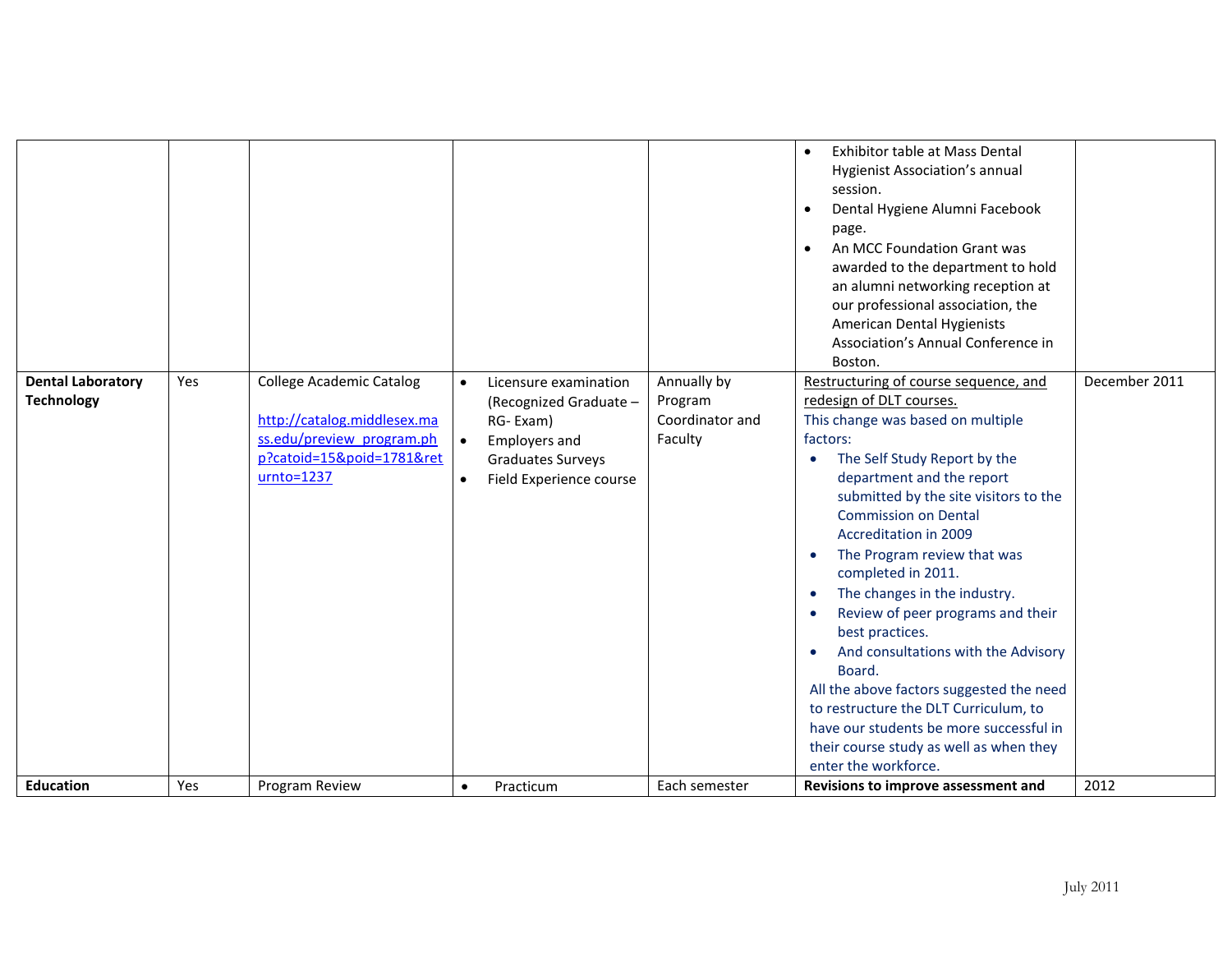|                |     | Syllabi<br>Department website:<br>https://www.middlesex.mas<br>s.edu/academics/<br><b>NAEYC Blackboard Site</b><br>https://blackboard.middlese<br>x.mass.edu/webj | $\bullet$<br>$\bullet$<br>$\bullet$<br>$\bullet$ | Performance<br><b>NAEYC Rubrics</b><br>Capstone Course<br><b>Student Portfolios</b><br><b>Student Career</b><br><b>Placement Transfer</b><br>Feedback                                                                                                    |                        | Program instructors<br>review results of<br>application of skills<br>rubrics on student<br>products and<br>performance.                     | $\bullet$<br>$\bullet$<br>$\bullet$<br>$\bullet$<br>$\bullet$ | assignment outcomes.<br><b>Blackboard Key Assessments were</b><br>made available for faculty to<br>download to make sure that each<br>faculty is using the same explicit<br>assignment.<br>Revised Syllabi include learning<br>outcomes and key assessments<br>Assignments are written in draft<br>form.<br>The draft assignments are corrected<br>and are given to the students for<br>revisions<br>Students must receive a C- for their<br>final assignment or they have one<br>opportunity to do the assignment<br>over.<br>A revised Portfolio process was<br>created for professional<br>development. | EC, ECT, ECE, EE |
|----------------|-----|-------------------------------------------------------------------------------------------------------------------------------------------------------------------|--------------------------------------------------|----------------------------------------------------------------------------------------------------------------------------------------------------------------------------------------------------------------------------------------------------------|------------------------|---------------------------------------------------------------------------------------------------------------------------------------------|---------------------------------------------------------------|------------------------------------------------------------------------------------------------------------------------------------------------------------------------------------------------------------------------------------------------------------------------------------------------------------------------------------------------------------------------------------------------------------------------------------------------------------------------------------------------------------------------------------------------------------------------------------------------------------|------------------|
| <b>English</b> | Yes | Program Review:<br>https://www.middlesex.ma<br>ss.edu/programreview/hrc.<br>aspx                                                                                  | $\bullet$<br>$\bullet$<br>$\bullet$              | Course level<br>assessment within the<br><b>English Writing</b><br>sequence<br>Departmental<br>assessment of student<br>writing produced by<br>students exiting each<br>of the courses within<br>the writing sequence<br>College-wide ISLO<br>assessment | $\bullet$<br>$\bullet$ | Faculty at the<br>course level<br>Department<br>faculty at the<br>department<br>level<br>College-wide<br><b>ISLO</b><br>assessment<br>teams |                                                               | <b>Changes to the course description</b><br>for Comp I to strengthen the<br>research assignment<br>based upon ISLO assessment of<br>Written Communication which<br>revealed weaknesses in research<br>writing done within the disciplines.<br><b>New approaches to developmental</b><br>reading and writing based upon<br>national best practice and research<br>and MCC students' low persistence<br>rates when their initial English                                                                                                                                                                     | 2007-08          |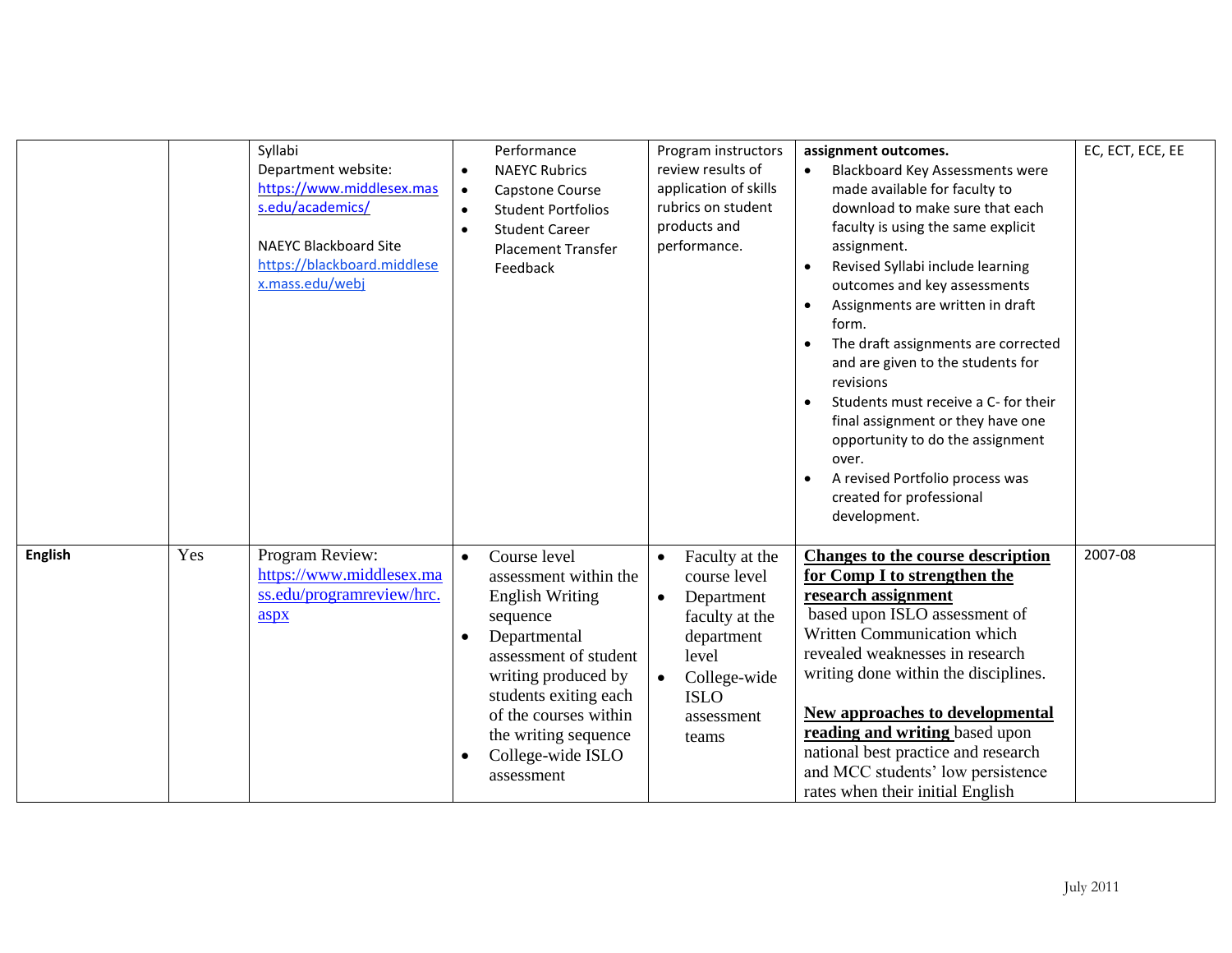|                                                      |     |                                                                                                                             |                                                                                    |           | placement is at the developmental<br>level.<br>ALP and Reading Writing &<br>Reasoning courses. Internal data<br>indicate the efficacy of the ALP<br>model. RWR is still in the pilot stage.<br><b>Increased Professional development</b><br>for part-time faculty in such areas as<br>the research assignment, clickable<br>rubrics, application of the common<br>course expectations. |           |
|------------------------------------------------------|-----|-----------------------------------------------------------------------------------------------------------------------------|------------------------------------------------------------------------------------|-----------|----------------------------------------------------------------------------------------------------------------------------------------------------------------------------------------------------------------------------------------------------------------------------------------------------------------------------------------------------------------------------------------|-----------|
| English/Creative<br>Writing                          | Yes | College Catalogue:<br>http://catalog.middlesex.ma<br>ss.edu/preview program.ph<br>p?catoid=15&poid=1881&ret<br>$urnto=1237$ | Not yet developed<br>This is a new program this<br>semester                        | <b>NA</b> | <b>NA</b>                                                                                                                                                                                                                                                                                                                                                                              | <b>NA</b> |
| English/Literature                                   | Yes | College Catalogue:<br>http://catalog.middlesex.ma<br>ss.edu/preview program.ph<br>p?catoid=15&poid=1881&ret<br>$urnto=1237$ | Not yet developed<br>This is a new program this<br>semester                        | <b>NA</b> | <b>NA</b>                                                                                                                                                                                                                                                                                                                                                                              | <b>NA</b> |
| <b>English Language</b><br><b>Learner Department</b> | Yes | College Catalogue:<br>http://catalog.middlesex.ma<br>ss.edu/                                                                | At this time, program<br>outcomes are only being<br>assessment by means of<br>GPA. | N/A       | Flexible Studies Program Review<br>$\bullet$<br>stated that "Flex Studies ELL courses<br>will be aligned with classroom ELL<br>courses." Work is under way to align<br>all the ELL courses across<br>methodologies, campuses, day,<br>evening, and weekend programs.<br>The FS Program review further<br>$\bullet$                                                                     | 2008      |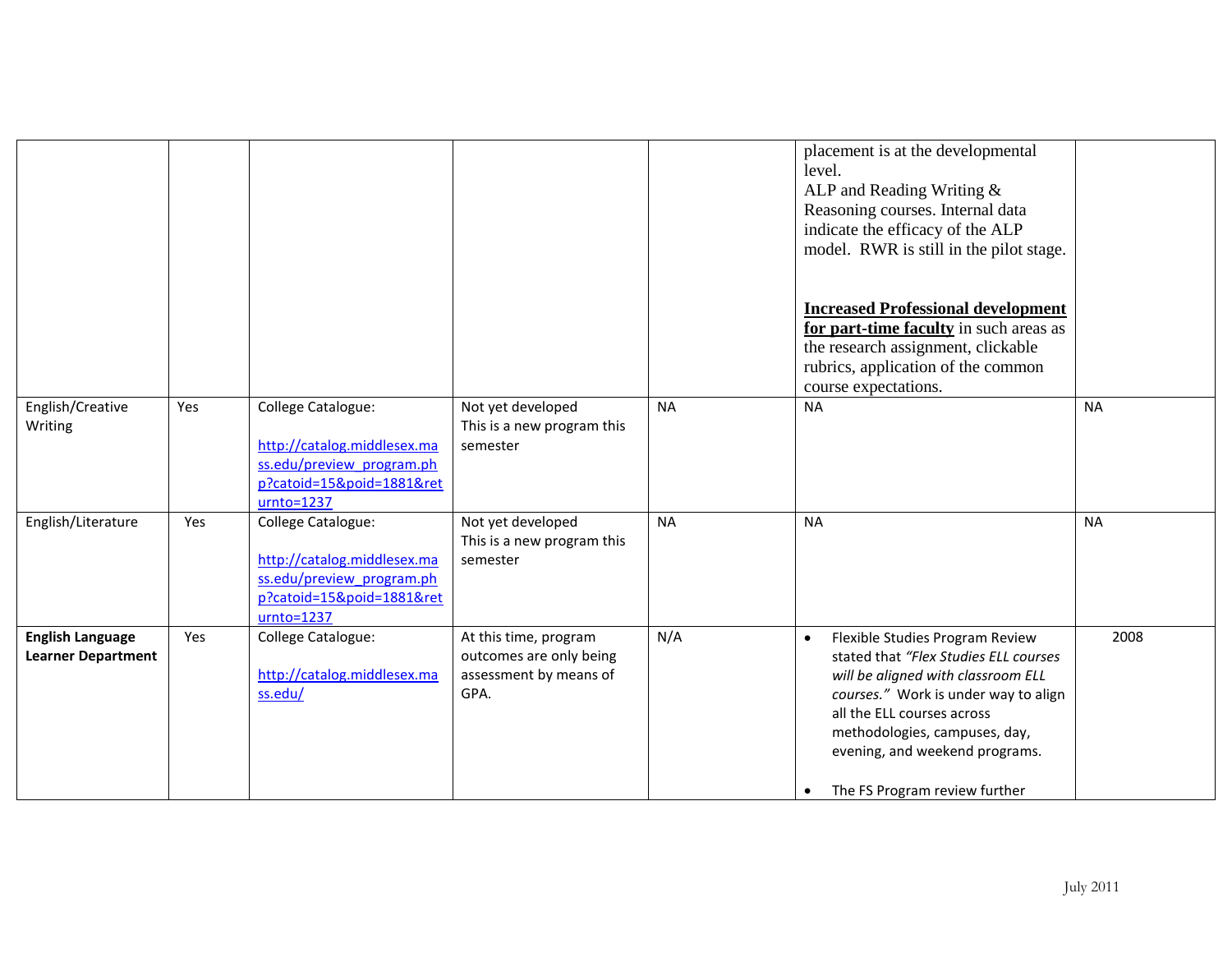|  |  | stated that there is "a need to design        |  |
|--|--|-----------------------------------------------|--|
|  |  | courses which enable students to              |  |
|  |  | accelerate and possibly skip levels in        |  |
|  |  | ELL". This design work is under way           |  |
|  |  | currently as two teams, comprising            |  |
|  |  | of both faculty members and Flexible          |  |
|  |  | Studies instructors, are developing 2         |  |
|  |  | new courses that aim to better serve          |  |
|  |  | ELL students' needs, possibly                 |  |
|  |  | enabling them to accelerate and               |  |
|  |  | reach their academic goals faster.            |  |
|  |  |                                               |  |
|  |  | As a response to the ELL/WL Program           |  |
|  |  | 2007-2008 the following changes have          |  |
|  |  | been made.                                    |  |
|  |  |                                               |  |
|  |  | "ELL Department and College<br>$\bullet$      |  |
|  |  | Advising need to cooperate in                 |  |
|  |  | advising new ELL students." Advising          |  |
|  |  | and Testing Departments are                   |  |
|  |  | currently working with the ELL                |  |
|  |  | Department on improving and                   |  |
|  |  | redesigning the ELL                           |  |
|  |  | advising/placement process.                   |  |
|  |  |                                               |  |
|  |  | "Temporary loss of one full-time<br>$\bullet$ |  |
|  |  | faculty line." This position was filled       |  |
|  |  | Fall 2011.                                    |  |
|  |  |                                               |  |
|  |  | "More coordination needed in<br>$\bullet$     |  |
|  |  | Listening and Speaking courses                |  |
|  |  | between FTF and SPS. " This is taking         |  |
|  |  | place currently and, as a result, a           |  |
|  |  | faculty member teaches a Flexible             |  |
|  |  | <b>Studies Listening and Speaking</b>         |  |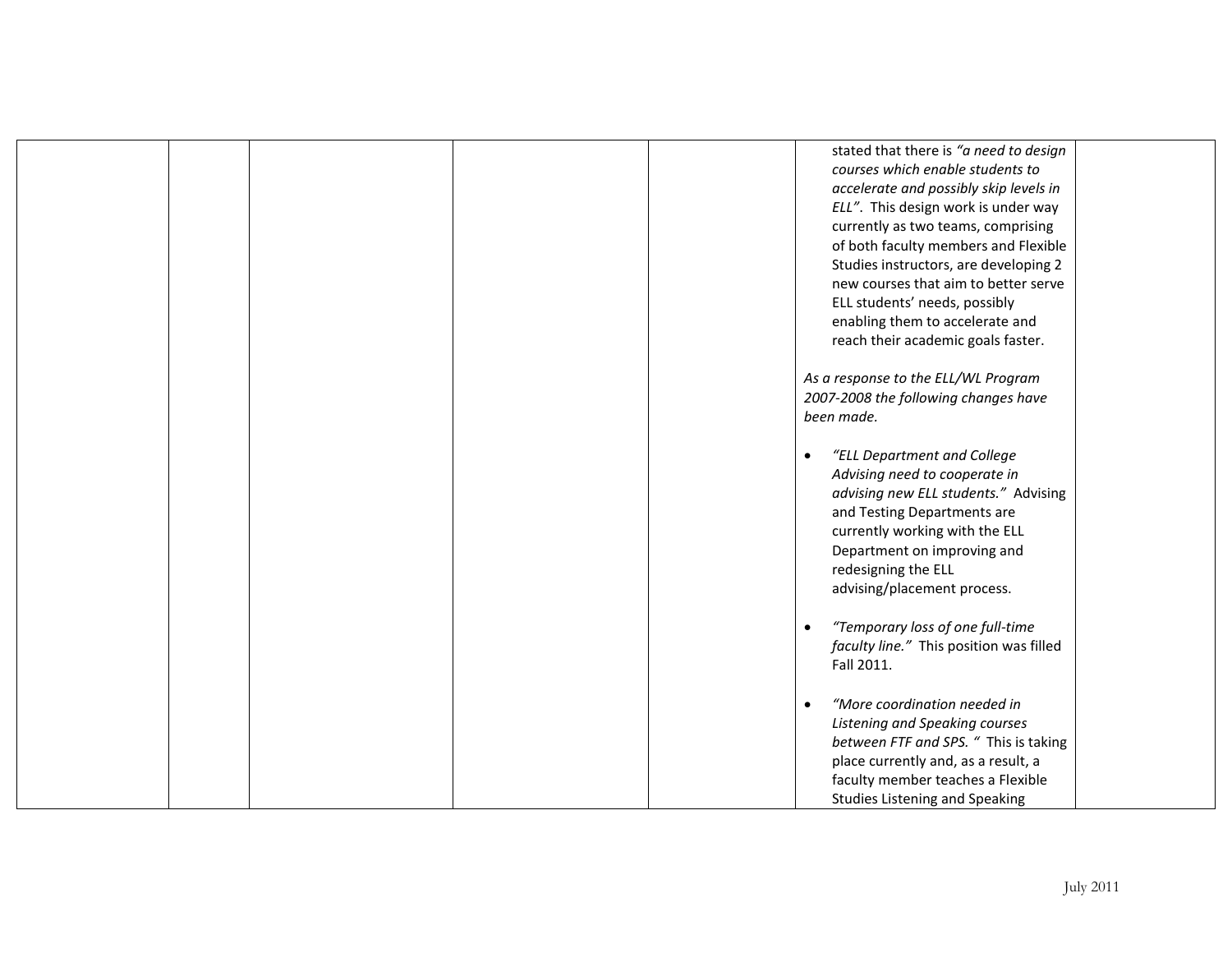|                                                         |     |                                                                                                                                                               |                                                                                                                                                                                                            |                                            | course                                                                                                                                                                                                                                                                                                                                                                                                                                                                                                                                                                                                                                                                                                                      |              |
|---------------------------------------------------------|-----|---------------------------------------------------------------------------------------------------------------------------------------------------------------|------------------------------------------------------------------------------------------------------------------------------------------------------------------------------------------------------------|--------------------------------------------|-----------------------------------------------------------------------------------------------------------------------------------------------------------------------------------------------------------------------------------------------------------------------------------------------------------------------------------------------------------------------------------------------------------------------------------------------------------------------------------------------------------------------------------------------------------------------------------------------------------------------------------------------------------------------------------------------------------------------------|--------------|
| Entrepreneurship                                        | Yes | Catalog<br>$\bullet$<br>(http://catalog.middlese<br>x.mass.edu/preview pro<br>gram.php?catoid=15&po<br>id=1793&returnto=1237<br>Student handbook<br>$\bullet$ | <b>ISLOs</b><br>Project Based                                                                                                                                                                              | <b>Business Faculty</b>                    | Needs assessment and best practice<br>study completed during Summer of 2013<br>in preparation for program redesign                                                                                                                                                                                                                                                                                                                                                                                                                                                                                                                                                                                                          | N/A          |
| <b>Fire Protection sand</b><br><b>Safety Technology</b> | Yes | Academic catalog<br>http://catalog.middlesex.ma<br>ss.edu/preview program.ph<br>p?catoid=15&poid=1801&ret<br>$urnto=1237$                                     | Currently, assessments are<br>conducted in individual<br>courses. As part of the<br>revised program review<br>process, in 2014 this<br>program will conduct its<br>first program-level<br>assessment work. | Currently,<br>professors in each<br>course | None yet. With a change in program<br>leadership, this program is slated to<br>undergo program review in 2014                                                                                                                                                                                                                                                                                                                                                                                                                                                                                                                                                                                                               | AY 2001-2002 |
| <b>Graphic Design</b>                                   | Yes | Catalog<br>http://catalog.middlesex.ma<br>ss.edu/                                                                                                             | -Portfolio Presentations<br>-Juried Student Show<br>-Annual Review of<br>PSLOs/ISLOs                                                                                                                       | Annually by Art and<br>Design Faculty      | <b>Changes in Assignments and Additional</b><br><b>Course Requirement</b><br>GD Portfolio Presentation Reviews by GD<br>Advisory Board, alumni, and faculty<br>indicated a need for further proficiency<br>in presentation skills, typography, and<br>web design. Based on written responses<br>on individual students' presentations and<br>follow up survey in December 2011, the<br>following changes were made in Fall<br>2012:<br>-More typographic assignments were<br>incorporated in all levels of Graphic<br>Design<br>-A required Web Design course was<br>added to the program<br>-Graduating students are required to<br>create a portfolio website in addition to<br>their portfolio of professionally printed | 2006         |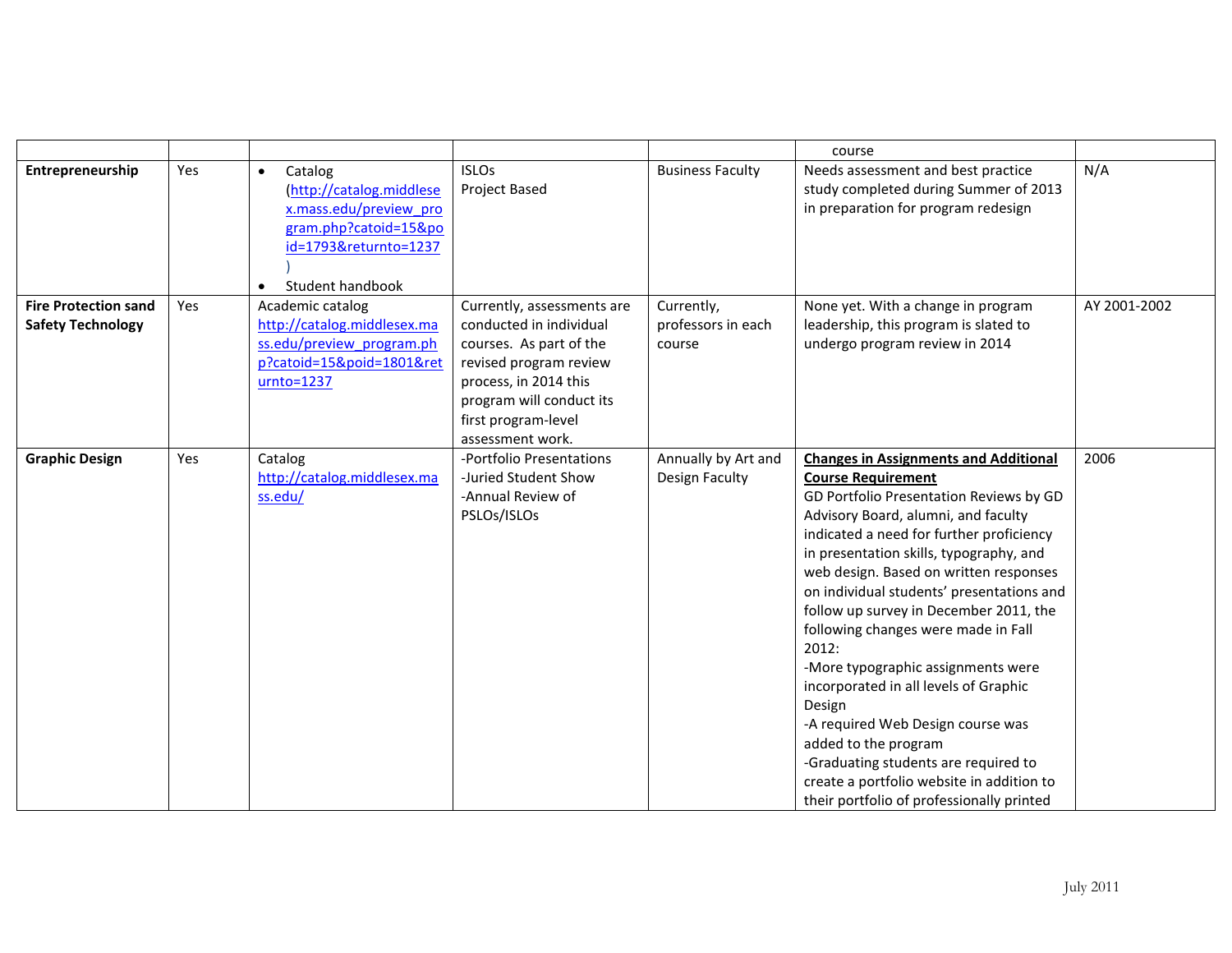| <b>Additional Data Collection</b><br>Due to the difficulty of acquiring<br>voluntary data from student exit surveys<br>through Institutional Research during<br>program reviews, the GD program has<br>been proactive about creating<br>connections with graduating students<br>and has been keeping departmental<br>records. Keeping track of students'<br>transfer and jobs has helped to create<br>active alumni, who present their work in<br>classes and attend portfolio reviews. Our<br>active alumni have also helped students<br>find internships and jobs.<br>Yes<br><b>CVent certification</b><br>2009<br>Hospitality<br>Program<br>Catalog<br><b>Institution of E Portfolio Fall 2012</b><br>$\bullet$<br>$\bullet$<br>Coordinator<br>Based on national evidence that this<br>http://catalog.middlesex<br>BUS 214 Co-op Field<br>.mass.edu/<br>Experience<br>is a high impact practice, allows<br>students to showcase their program<br>work and review their development<br>within program.<br><b>Service Learning Program</b><br>$\bullet$<br>Another nationally recognized high<br>impact practice that helps our<br>students develop competency with<br>one of our Institutional Student<br><b>Learning Outcomes</b> |  |  |  | pieces.                                               |  |
|--------------------------------------------------------------------------------------------------------------------------------------------------------------------------------------------------------------------------------------------------------------------------------------------------------------------------------------------------------------------------------------------------------------------------------------------------------------------------------------------------------------------------------------------------------------------------------------------------------------------------------------------------------------------------------------------------------------------------------------------------------------------------------------------------------------------------------------------------------------------------------------------------------------------------------------------------------------------------------------------------------------------------------------------------------------------------------------------------------------------------------------------------------------------------------------------------------------------------------------|--|--|--|-------------------------------------------------------|--|
|                                                                                                                                                                                                                                                                                                                                                                                                                                                                                                                                                                                                                                                                                                                                                                                                                                                                                                                                                                                                                                                                                                                                                                                                                                      |  |  |  |                                                       |  |
|                                                                                                                                                                                                                                                                                                                                                                                                                                                                                                                                                                                                                                                                                                                                                                                                                                                                                                                                                                                                                                                                                                                                                                                                                                      |  |  |  |                                                       |  |
|                                                                                                                                                                                                                                                                                                                                                                                                                                                                                                                                                                                                                                                                                                                                                                                                                                                                                                                                                                                                                                                                                                                                                                                                                                      |  |  |  |                                                       |  |
|                                                                                                                                                                                                                                                                                                                                                                                                                                                                                                                                                                                                                                                                                                                                                                                                                                                                                                                                                                                                                                                                                                                                                                                                                                      |  |  |  |                                                       |  |
|                                                                                                                                                                                                                                                                                                                                                                                                                                                                                                                                                                                                                                                                                                                                                                                                                                                                                                                                                                                                                                                                                                                                                                                                                                      |  |  |  |                                                       |  |
|                                                                                                                                                                                                                                                                                                                                                                                                                                                                                                                                                                                                                                                                                                                                                                                                                                                                                                                                                                                                                                                                                                                                                                                                                                      |  |  |  |                                                       |  |
|                                                                                                                                                                                                                                                                                                                                                                                                                                                                                                                                                                                                                                                                                                                                                                                                                                                                                                                                                                                                                                                                                                                                                                                                                                      |  |  |  |                                                       |  |
|                                                                                                                                                                                                                                                                                                                                                                                                                                                                                                                                                                                                                                                                                                                                                                                                                                                                                                                                                                                                                                                                                                                                                                                                                                      |  |  |  |                                                       |  |
|                                                                                                                                                                                                                                                                                                                                                                                                                                                                                                                                                                                                                                                                                                                                                                                                                                                                                                                                                                                                                                                                                                                                                                                                                                      |  |  |  |                                                       |  |
|                                                                                                                                                                                                                                                                                                                                                                                                                                                                                                                                                                                                                                                                                                                                                                                                                                                                                                                                                                                                                                                                                                                                                                                                                                      |  |  |  |                                                       |  |
|                                                                                                                                                                                                                                                                                                                                                                                                                                                                                                                                                                                                                                                                                                                                                                                                                                                                                                                                                                                                                                                                                                                                                                                                                                      |  |  |  |                                                       |  |
|                                                                                                                                                                                                                                                                                                                                                                                                                                                                                                                                                                                                                                                                                                                                                                                                                                                                                                                                                                                                                                                                                                                                                                                                                                      |  |  |  |                                                       |  |
|                                                                                                                                                                                                                                                                                                                                                                                                                                                                                                                                                                                                                                                                                                                                                                                                                                                                                                                                                                                                                                                                                                                                                                                                                                      |  |  |  |                                                       |  |
|                                                                                                                                                                                                                                                                                                                                                                                                                                                                                                                                                                                                                                                                                                                                                                                                                                                                                                                                                                                                                                                                                                                                                                                                                                      |  |  |  |                                                       |  |
|                                                                                                                                                                                                                                                                                                                                                                                                                                                                                                                                                                                                                                                                                                                                                                                                                                                                                                                                                                                                                                                                                                                                                                                                                                      |  |  |  |                                                       |  |
|                                                                                                                                                                                                                                                                                                                                                                                                                                                                                                                                                                                                                                                                                                                                                                                                                                                                                                                                                                                                                                                                                                                                                                                                                                      |  |  |  |                                                       |  |
|                                                                                                                                                                                                                                                                                                                                                                                                                                                                                                                                                                                                                                                                                                                                                                                                                                                                                                                                                                                                                                                                                                                                                                                                                                      |  |  |  |                                                       |  |
|                                                                                                                                                                                                                                                                                                                                                                                                                                                                                                                                                                                                                                                                                                                                                                                                                                                                                                                                                                                                                                                                                                                                                                                                                                      |  |  |  |                                                       |  |
|                                                                                                                                                                                                                                                                                                                                                                                                                                                                                                                                                                                                                                                                                                                                                                                                                                                                                                                                                                                                                                                                                                                                                                                                                                      |  |  |  |                                                       |  |
|                                                                                                                                                                                                                                                                                                                                                                                                                                                                                                                                                                                                                                                                                                                                                                                                                                                                                                                                                                                                                                                                                                                                                                                                                                      |  |  |  |                                                       |  |
|                                                                                                                                                                                                                                                                                                                                                                                                                                                                                                                                                                                                                                                                                                                                                                                                                                                                                                                                                                                                                                                                                                                                                                                                                                      |  |  |  |                                                       |  |
|                                                                                                                                                                                                                                                                                                                                                                                                                                                                                                                                                                                                                                                                                                                                                                                                                                                                                                                                                                                                                                                                                                                                                                                                                                      |  |  |  |                                                       |  |
|                                                                                                                                                                                                                                                                                                                                                                                                                                                                                                                                                                                                                                                                                                                                                                                                                                                                                                                                                                                                                                                                                                                                                                                                                                      |  |  |  |                                                       |  |
|                                                                                                                                                                                                                                                                                                                                                                                                                                                                                                                                                                                                                                                                                                                                                                                                                                                                                                                                                                                                                                                                                                                                                                                                                                      |  |  |  |                                                       |  |
|                                                                                                                                                                                                                                                                                                                                                                                                                                                                                                                                                                                                                                                                                                                                                                                                                                                                                                                                                                                                                                                                                                                                                                                                                                      |  |  |  |                                                       |  |
|                                                                                                                                                                                                                                                                                                                                                                                                                                                                                                                                                                                                                                                                                                                                                                                                                                                                                                                                                                                                                                                                                                                                                                                                                                      |  |  |  |                                                       |  |
|                                                                                                                                                                                                                                                                                                                                                                                                                                                                                                                                                                                                                                                                                                                                                                                                                                                                                                                                                                                                                                                                                                                                                                                                                                      |  |  |  |                                                       |  |
|                                                                                                                                                                                                                                                                                                                                                                                                                                                                                                                                                                                                                                                                                                                                                                                                                                                                                                                                                                                                                                                                                                                                                                                                                                      |  |  |  |                                                       |  |
|                                                                                                                                                                                                                                                                                                                                                                                                                                                                                                                                                                                                                                                                                                                                                                                                                                                                                                                                                                                                                                                                                                                                                                                                                                      |  |  |  |                                                       |  |
| <b>New co-operative learning</b><br>$\bullet$<br>placements in the hospitality                                                                                                                                                                                                                                                                                                                                                                                                                                                                                                                                                                                                                                                                                                                                                                                                                                                                                                                                                                                                                                                                                                                                                       |  |  |  |                                                       |  |
|                                                                                                                                                                                                                                                                                                                                                                                                                                                                                                                                                                                                                                                                                                                                                                                                                                                                                                                                                                                                                                                                                                                                                                                                                                      |  |  |  |                                                       |  |
|                                                                                                                                                                                                                                                                                                                                                                                                                                                                                                                                                                                                                                                                                                                                                                                                                                                                                                                                                                                                                                                                                                                                                                                                                                      |  |  |  |                                                       |  |
| for students as a result of feedback                                                                                                                                                                                                                                                                                                                                                                                                                                                                                                                                                                                                                                                                                                                                                                                                                                                                                                                                                                                                                                                                                                                                                                                                 |  |  |  | <b>industry</b><br>created to diversify opportunities |  |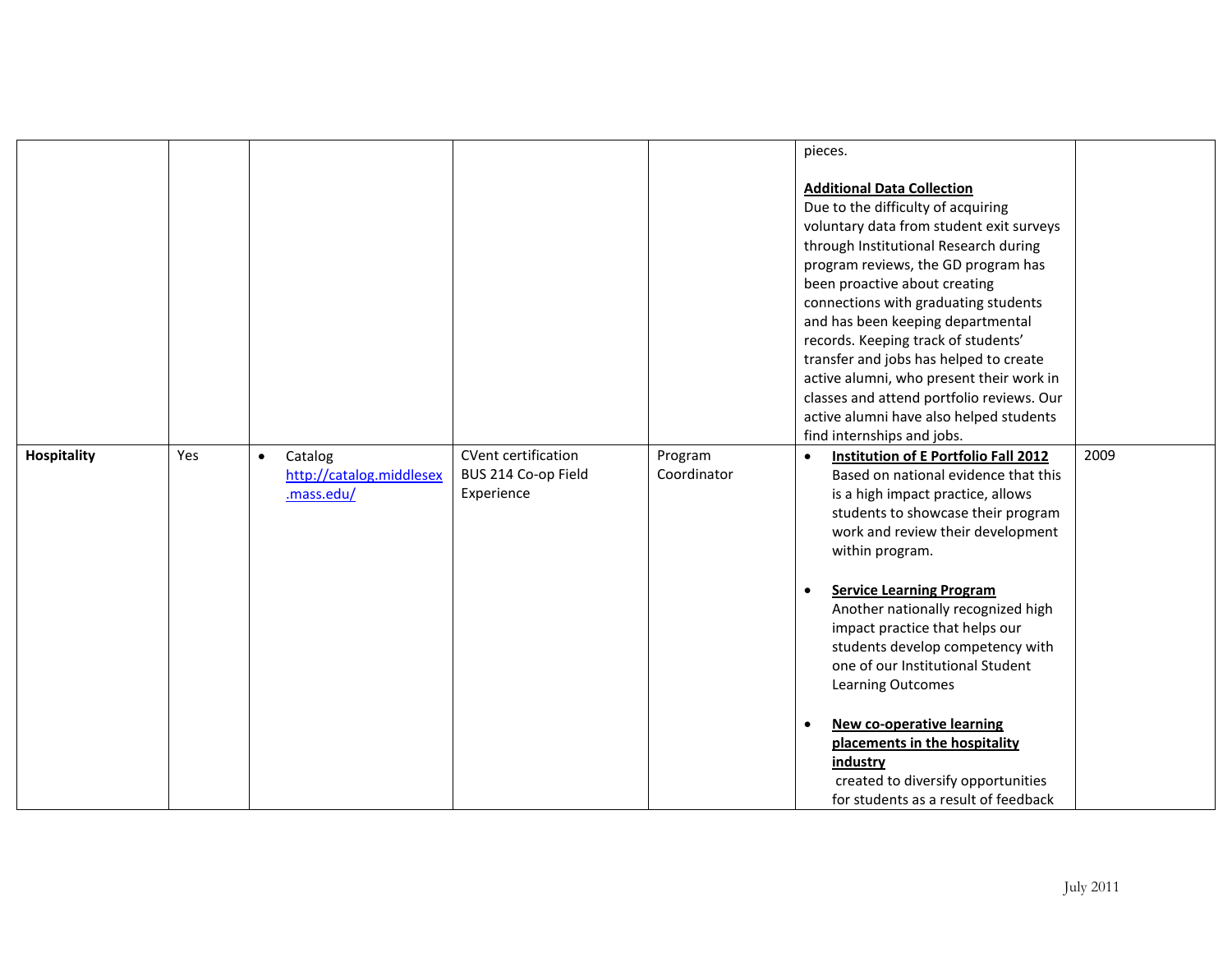|  |  | from students and members of the<br>Advisory Board.                                                                                                                                                                                                                                                                               |
|--|--|-----------------------------------------------------------------------------------------------------------------------------------------------------------------------------------------------------------------------------------------------------------------------------------------------------------------------------------|
|  |  | New course, BUS 153 Intro to<br>$\bullet$<br>Hospitality, added in Fall 2012 to<br>address the changing climate in the<br><b>Hospitality industry.</b><br>As a result of a curriculum review of<br>other programs and discussions<br>within the department                                                                        |
|  |  | <b>Advisory Board membership upated</b><br>$\bullet$<br>As part of the program's annual<br>review of Advisory Board<br>membership, the number and make-<br>up of members was reviewed and<br>updated by the Program Director to<br>better reflect current hospitality<br>employment climate and to include<br>students and alumni |
|  |  | <b>Revision of Advisory Board role</b><br>$\bullet$<br>Following discussions with the<br>Advisory Board, a need for increased<br>involvement w/ members revealed.                                                                                                                                                                 |
|  |  | <b>Use of ProSim Restaurant</b><br>$\bullet$<br><b>Simulation software</b><br>As part of the review of new trends,<br>the program director budgeted for<br>and introduced this product into<br>Hospitality Program.                                                                                                               |
|  |  | <b>CVent certifications added to</b><br>program                                                                                                                                                                                                                                                                                   |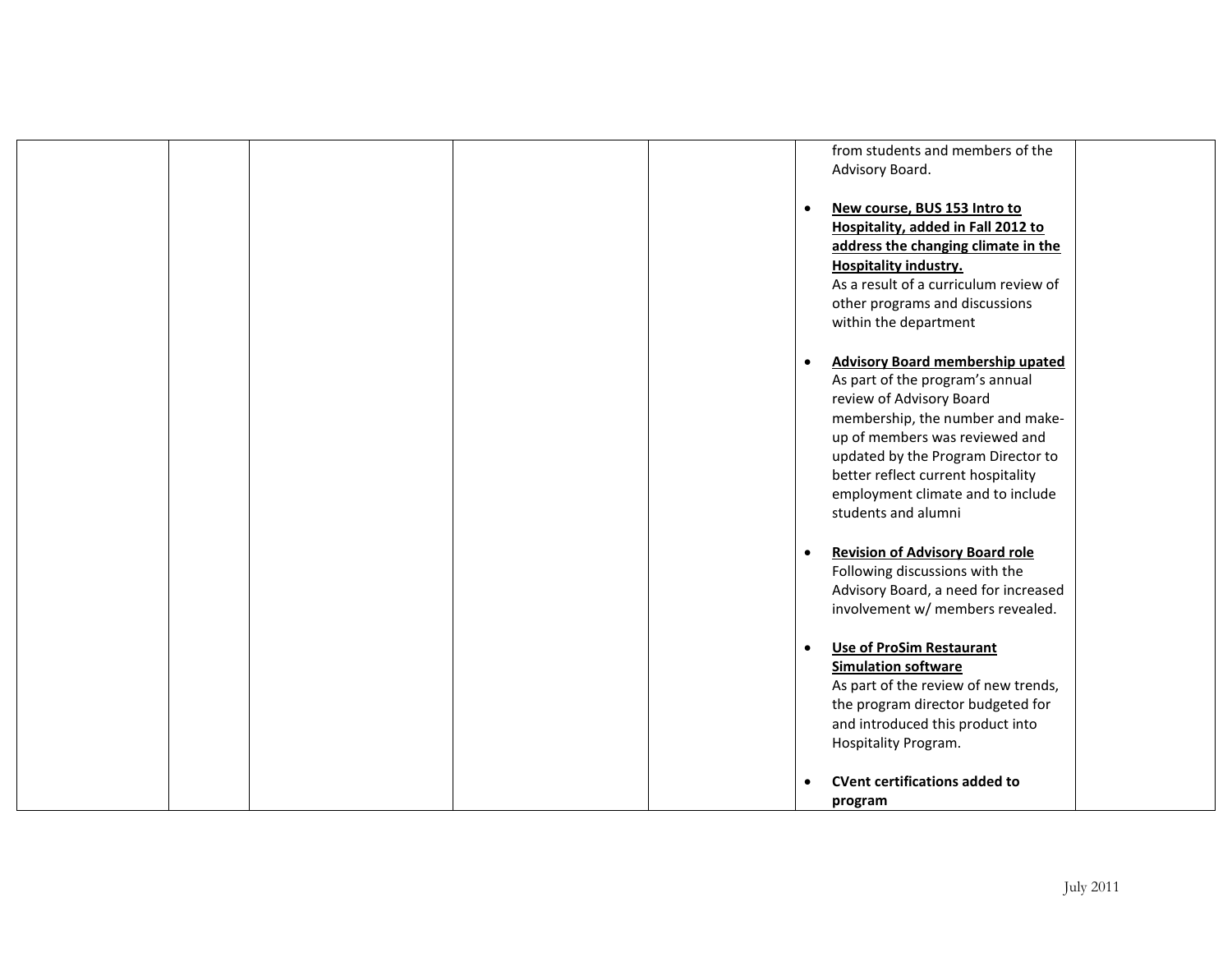|                       |     |                                                                                                               |                                                                                                                                          |                                                                                                                                                                                                                                                                                                                                                                                   | result of employer feedback                                                                                                                                                                                                                                                                                                                                                                                                                         |                                                             |
|-----------------------|-----|---------------------------------------------------------------------------------------------------------------|------------------------------------------------------------------------------------------------------------------------------------------|-----------------------------------------------------------------------------------------------------------------------------------------------------------------------------------------------------------------------------------------------------------------------------------------------------------------------------------------------------------------------------------|-----------------------------------------------------------------------------------------------------------------------------------------------------------------------------------------------------------------------------------------------------------------------------------------------------------------------------------------------------------------------------------------------------------------------------------------------------|-------------------------------------------------------------|
| <b>Human Services</b> |     | <b>MCC Catalogue</b><br>http://catalog.middlesex.<br>mass.edu/preview-<br>program.php?poid=<br>1810&catiod=15 | Capstone course<br>(Supervised Field<br>Placement) requires<br>portfolio/journals/assignme<br>nts which incorporate<br>learning outcomes | Currently, faculty<br>member for that<br>particular course.<br>However, as part of<br>our currently<br>ongoing program<br>review, we have<br>identified the need<br>for collaboration<br>among our program<br>faculty for all<br>program-level<br>outcomes<br>assessment work.<br>We have identified<br>a program outcome<br>that will be assessed<br>collaboratively in<br>2016. | Assessment Process for determining<br>students' cumulative achievement of<br>program outcomes and skill standards<br>Program review is in process and has<br>identified need to assess skill<br>standards/program outcomes as a<br>program, rather than as individual<br>faculty. This change will be made for our<br>next assessment in 2016.                                                                                                      | In process and<br>scheduled to be<br>completed Fall<br>2013 |
| <b>Mathematics</b>    | Yes | In the program review and<br>on the department website<br>https://www.middlesex.mas<br>s.edu/math/            | As these are individual<br>courses, not a program,<br>outcome achievement is<br>determined by final grades,<br>exams and projects.       | The department as<br>a whole discusses<br>the various data and<br>makes<br>determinations as<br>to changes.                                                                                                                                                                                                                                                                       | <b>Precalculus sequence:</b><br>The precalculus courses have been<br>changed for both the Business and the<br>STEM programs.<br>Each group takes a single specialized<br>Precalculus along with a second semester<br>of more appropriate material. Business<br>students take MAT 177, Statistics and<br>STEM students take a course in<br>Trigonometry.<br>Ramp-Up:<br>In order improve the completion rate in<br>the developmental sequence, a new | 2007-2009                                                   |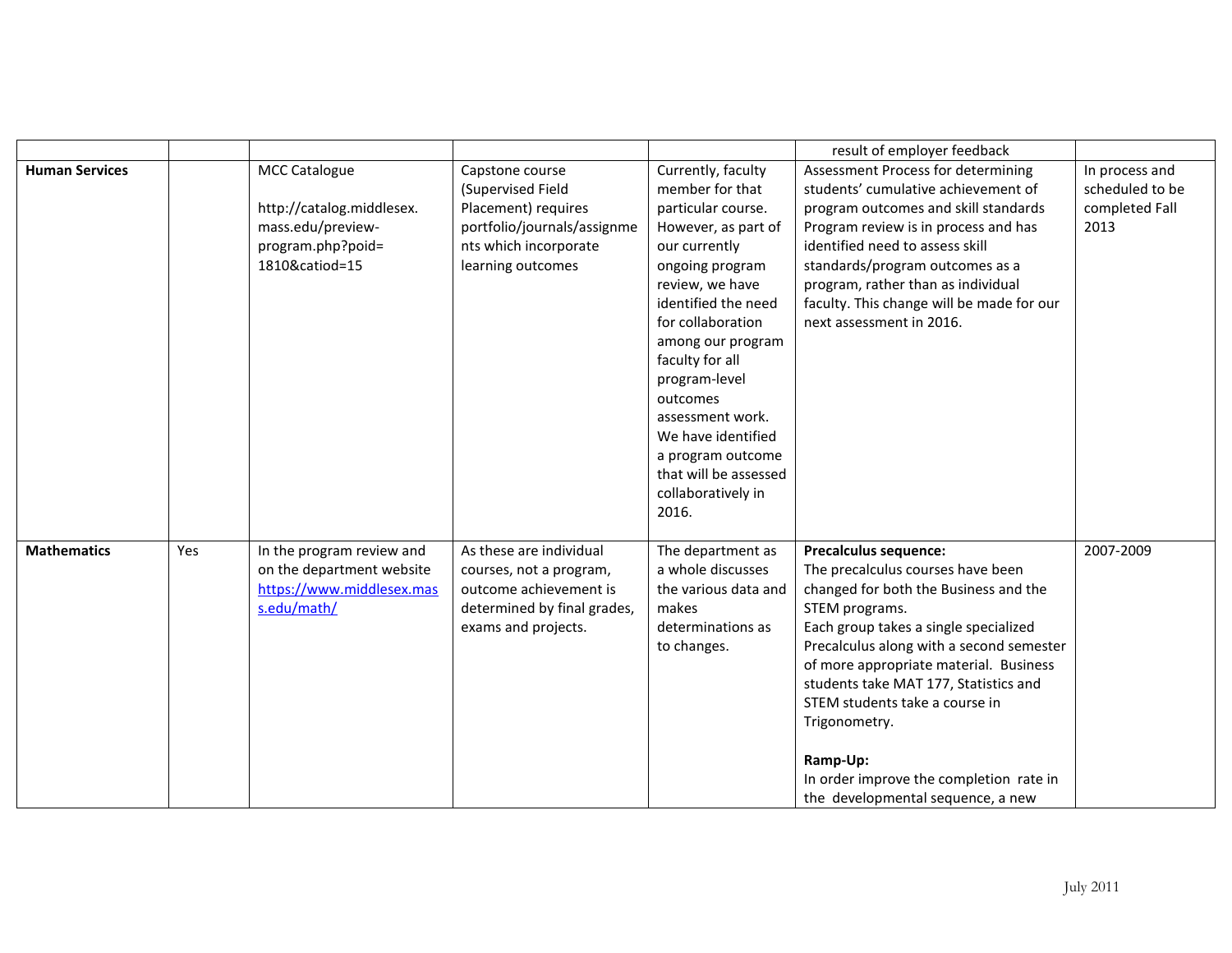|                          |     |                                                                                                                               |                                                              |                                                                                                     | program was designed. All<br>developmental material has been<br>combined into a 12 module sequence.<br>Students begin at either Module 1<br>(arithmetic) or Module 5 (basic algebra)<br>and move through the material as quickly<br>as they can. They have the potential to<br>complete the equivalent of what was a 3<br>course sequence in one or two<br>semesters. This allows them to reach a<br>college level course more quickly.                                                                                                                                                                                                                                                                                                                                                                                              |      |
|--------------------------|-----|-------------------------------------------------------------------------------------------------------------------------------|--------------------------------------------------------------|-----------------------------------------------------------------------------------------------------|--------------------------------------------------------------------------------------------------------------------------------------------------------------------------------------------------------------------------------------------------------------------------------------------------------------------------------------------------------------------------------------------------------------------------------------------------------------------------------------------------------------------------------------------------------------------------------------------------------------------------------------------------------------------------------------------------------------------------------------------------------------------------------------------------------------------------------------|------|
| <b>Medical Assisting</b> | Yes | Catalog<br>$\bullet$<br>http://catalog.middlesex.ma<br>ss.edu/preview program.ph<br>p?catoid=15&poid=1819&ret<br>$urnto=1237$ | • Licensure examination<br>• Annual Review of<br>PSLOs/ISLOs | Annually by<br>accreditation<br>organization,<br>advisory board,<br>department chair<br>and faculty | In January 2012 a review for the Medical<br>Assisting licensure examination was<br>implemented to better ensure students<br>are well prepared to take the national<br>exam after examining our pass rate<br>scores (50%, below the 70% required by<br>program's accrediting agency). Pass<br>rates have begun to climb since this<br>review was implemented.<br>In September 2013 the program added a<br>course in<br>Electronic Medical Records to better<br>prepare students for the healthcare job<br>market. We added this course as a result<br>of federal legislation mandating that<br>patients have an electronic health record<br>for continuity of care.<br>In March 2014 an evening option for the<br>Medical Assisting program will be<br>offered. The evening program will open<br>the doors for all those students who | 2007 |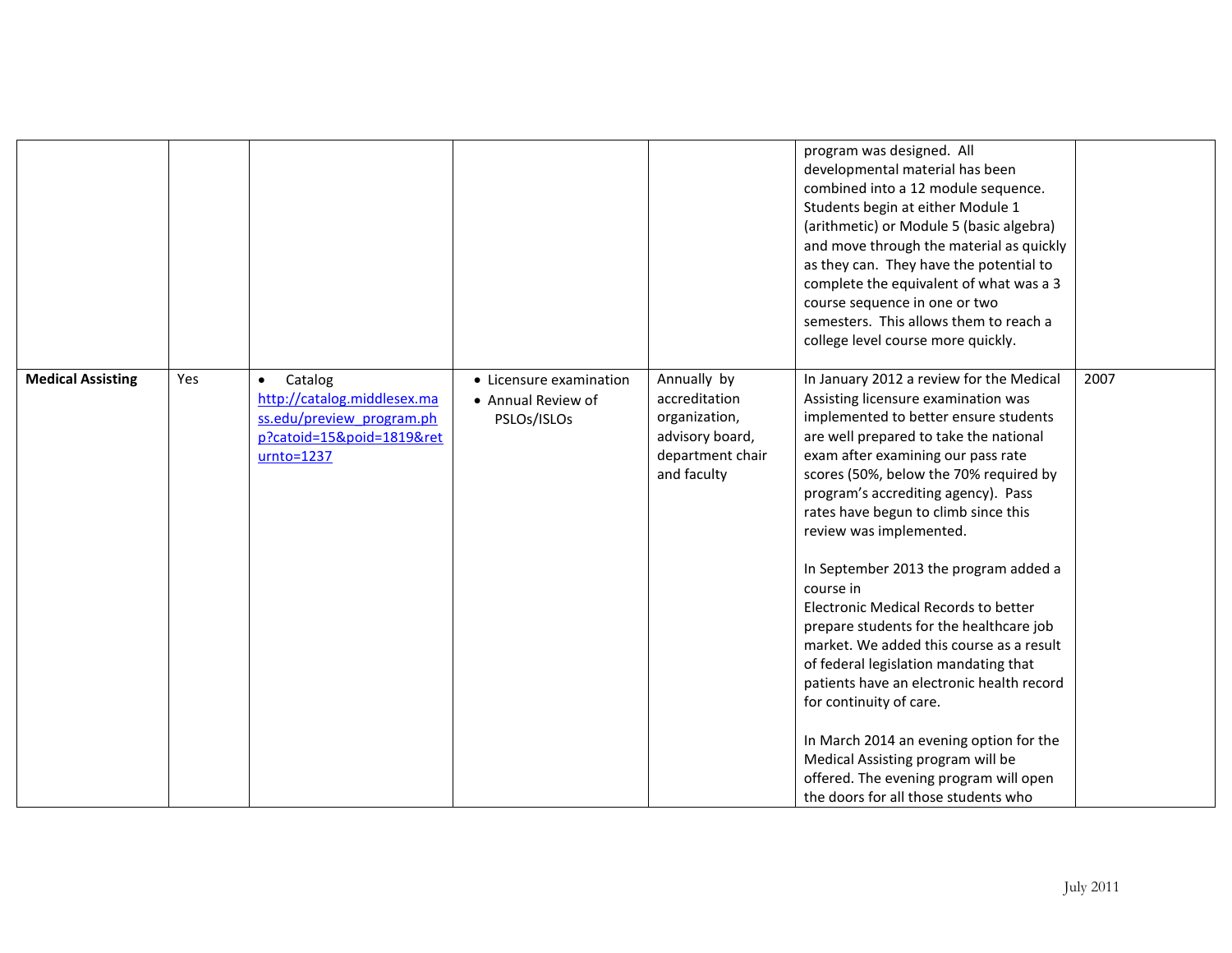|              |     |                             |                       |                     | can't complete the program during the             |                    |
|--------------|-----|-----------------------------|-----------------------|---------------------|---------------------------------------------------|--------------------|
|              |     |                             |                       |                     | day. This option was added in response            |                    |
|              |     |                             |                       |                     | to the changing job market in which               |                    |
|              |     |                             |                       |                     | Medical Assisting has become one of the           |                    |
|              |     |                             |                       |                     | fastest-growing careers in the nation,            |                    |
|              |     |                             |                       |                     | according to the U.S. Bureau of                   |                    |
|              |     |                             |                       |                     | Labor Statistics. Discussions with our            |                    |
|              |     |                             |                       |                     |                                                   |                    |
|              |     |                             |                       |                     | local career centers indicated high               |                    |
|              |     |                             |                       |                     | numbers of local position vacancies.              |                    |
| <b>Music</b> | Yes | Fine & Performing Arts      | Student performances  | MCC music faculty   | <b>Establishment of the Fine &amp; Performing</b> | 2003-04            |
|              |     | <b>Concentration-Music</b>  | juries; acceptance    | evaluate the        | <b>Arts and Performing Arts Music Options</b>     | Performing Arts    |
|              |     | Option, A.A.                | into university music | student             | Due to the increasing number of students          | Program review. At |
|              |     | http://catalog.middlesex.ma | programs, which       | performances each   | wishing to concentrate in Music and to            | that time Music    |
|              |     | ss.edu/preview program.ph   | require passing a     | semester; the       | transfer to four year music programs;             | was part of        |
|              |     | p?catoid=15&poid=1800&ret   | performance audition  | university jury     | These were established after the 2003-04          | Performing Arts.   |
|              |     | $urnto=1237$                | and a written music   | determines who      | Performing Arts Program review.                   | Now it is a        |
|              |     |                             | theory exam           | passes the entrance |                                                   | separate           |
|              |     |                             |                       | auditions and       | <b>Establishment of Music as a separate</b>       | department.        |
|              |     | Performing Arts             |                       | theory exams        | department                                        |                    |
|              |     | Concentration-Music Option, |                       |                     | The Music area grew enormously after              |                    |
|              |     | AA                          |                       |                     | 2003, both in the number of students              |                    |
|              |     | http://catalog.middlesex.ma |                       |                     | and the variety of courses. It is also            |                    |
|              |     | ss.edu/preview program.ph   |                       |                     | easier to articulate agreements with              |                    |
|              |     | p?catoid=15&poid=1832&ret   |                       |                     | university 4 year programs as a separate          |                    |
|              |     | $urnto=1237$                |                       |                     |                                                   |                    |
|              |     |                             |                       |                     | department. Approved by the provost in            |                    |
|              |     |                             |                       |                     | 2007.                                             |                    |
|              |     |                             |                       |                     |                                                   |                    |
|              |     |                             |                       |                     | Institution of the Independent Studies in         |                    |
|              |     |                             |                       |                     | Piano, Guitar, Voice, Percussion, Violin,         |                    |
|              |     |                             |                       |                     | Viola                                             |                    |
|              |     |                             |                       |                     |                                                   |                    |
|              |     |                             |                       |                     | In order to prepare students for the              |                    |
|              |     |                             |                       |                     | entrance performance auditions now                |                    |
|              |     |                             |                       |                     | required by most universities for any             |                    |
|              |     |                             |                       |                     | music major (even sound recording and             |                    |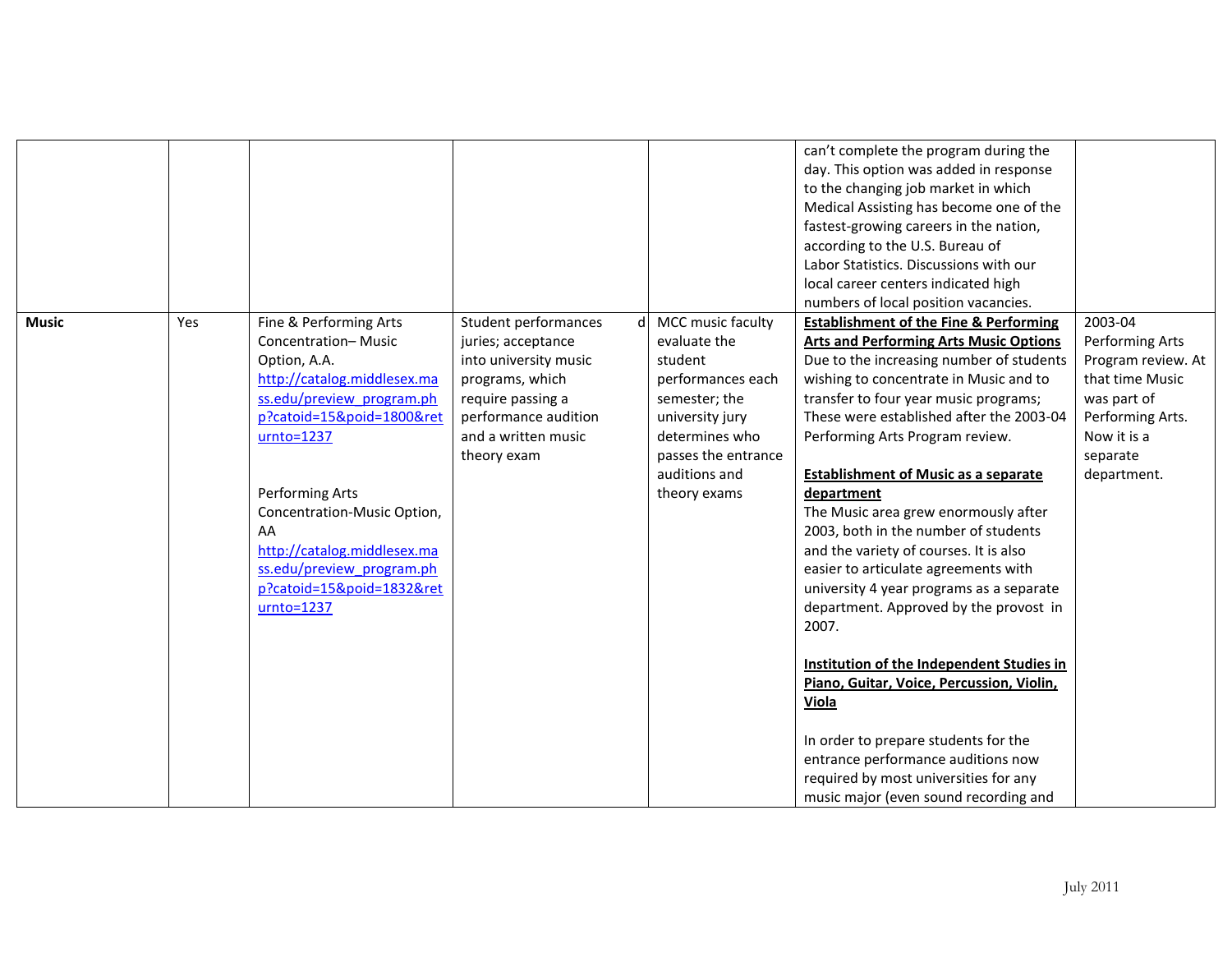|                |     |                                     |           |                       |                     | music engineering)                             |      |
|----------------|-----|-------------------------------------|-----------|-----------------------|---------------------|------------------------------------------------|------|
|                |     |                                     |           |                       |                     | https://www.middlesex.mass.edu/music           |      |
|                |     |                                     |           |                       |                     | /independent.aspx                              |      |
|                |     |                                     |           |                       |                     |                                                |      |
| <b>Nursing</b> | Yes | Catalog<br>$\bullet$                | $\bullet$ | Licensure examination | Annually by nursing | Changes in admission criteria:                 | 2009 |
|                |     | <b>Nursing Student</b><br>$\bullet$ |           | Annual Review of      | faculty             | In June 2010 a nursing faculty task force      |      |
|                |     | Handbook                            |           | PSLOs/ISLOs           |                     | examined admission criteria to                 |      |
|                |     |                                     |           |                       |                     | determine what changes should be made          |      |
|                |     | http://catalog.middlesex.ma         |           |                       |                     | to better ensure qualified and prepared        |      |
|                |     | ss.edu/preview program.ph           |           |                       |                     | applicants to the program. The task            |      |
|                |     | p?catoid=15&poid=1824&ret           |           |                       |                     | force reviewed admission criteria at           |      |
|                |     | $urnto=1237$                        |           |                       |                     | other Massachusetts Community                  |      |
|                |     |                                     |           |                       |                     | Colleges, and results from the TEAS (Test      |      |
|                |     |                                     |           |                       |                     | of Essential Academic Skills) taken by the     |      |
|                |     |                                     |           |                       |                     | students starting the program. Based on        |      |
|                |     |                                     |           |                       |                     | this review, the following admission           |      |
|                |     |                                     |           |                       |                     | criteria changes were made to address          |      |
|                |     |                                     |           |                       |                     | applicant's academic preparation and           |      |
|                |     |                                     |           |                       |                     | commitment to the program.                     |      |
|                |     |                                     |           |                       |                     | Successful completion of the TEAS,             |      |
|                |     |                                     |           |                       |                     | meeting the benchmark requirement              |      |
|                |     |                                     |           |                       |                     | set by the Nursing Program (overall            |      |
|                |     |                                     |           |                       |                     | cut score of 58.7 - "Proficient")              |      |
|                |     |                                     |           |                       |                     | Mandatory Attendance at a Nursing<br>$\bullet$ |      |
|                |     |                                     |           |                       |                     | Program Information Session                    |      |
|                |     |                                     |           |                       |                     |                                                |      |
|                |     |                                     |           |                       |                     | <b>Institution of Portfolio:</b>               |      |
|                |     |                                     |           |                       |                     | In 2011, during PSLO assessment of             |      |
|                |     |                                     |           |                       |                     | personal and professional development,         |      |
|                |     |                                     |           |                       |                     | faculty noted that students were               |      |
|                |     |                                     |           |                       |                     | provided sufficient opportunities and          |      |
|                |     |                                     |           |                       |                     | experiences throughout their nursing           |      |
|                |     |                                     |           |                       |                     | education for personal and professional        |      |
|                |     |                                     |           |                       |                     | development, but that students did not         |      |
|                |     |                                     |           |                       |                     | always clearly identify their own              |      |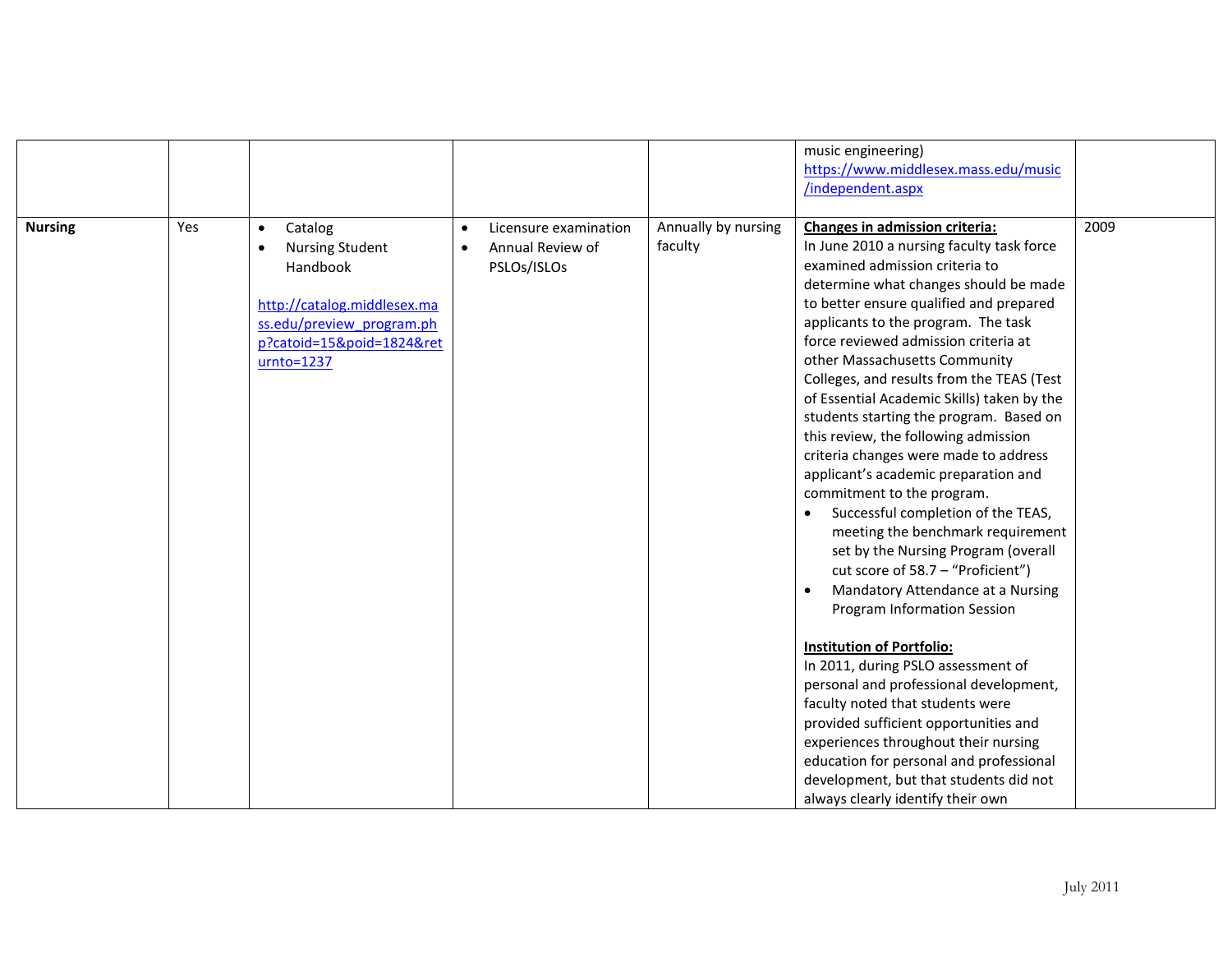|  |  | development. Several changes were         |
|--|--|-------------------------------------------|
|  |  | made, including the institution of a      |
|  |  | portfolio process that guides students to |
|  |  | include work generated by program         |
|  |  | projects/activities. In Spring 2013 an    |
|  |  | ePortfolio was piloted, which is being    |
|  |  | expanded in Fall 2013.                    |
|  |  |                                           |
|  |  | Changes in assignments to make            |
|  |  | expectations more explicit:               |
|  |  | In May 2013, faculty assessed the         |
|  |  | Communication PSLO by evaluating          |
|  |  | selected artifacts. It was determined     |
|  |  | that although the students demonstrated   |
|  |  | proficiency in oral communication, their  |
|  |  | written communication was less than       |
|  |  | proficient. Based on this review and      |
|  |  | discussion, the following changes will be |
|  |  | made for Fall 2013.                       |
|  |  | Emphasize using proper writing skills     |
|  |  | in all written communication, not         |
|  |  | just in English courses.                  |
|  |  | Provide clear guidelines with             |
|  |  | samples of work to assist students in     |
|  |  | understanding the assignment              |
|  |  | expectations.                             |
|  |  | Hold students accountable for             |
|  |  | spelling, grammar and formatting in       |
|  |  | all of their written communications.      |
|  |  | Students will utilize a tool such as      |
|  |  | Safe Assign or Turnitin to review         |
|  |  | their work before final submission.       |
|  |  | Resources such as A Writer's<br>$\bullet$ |
|  |  | Reference by D. Hacker available for      |
|  |  | faculty to utilize as needed.             |
|  |  |                                           |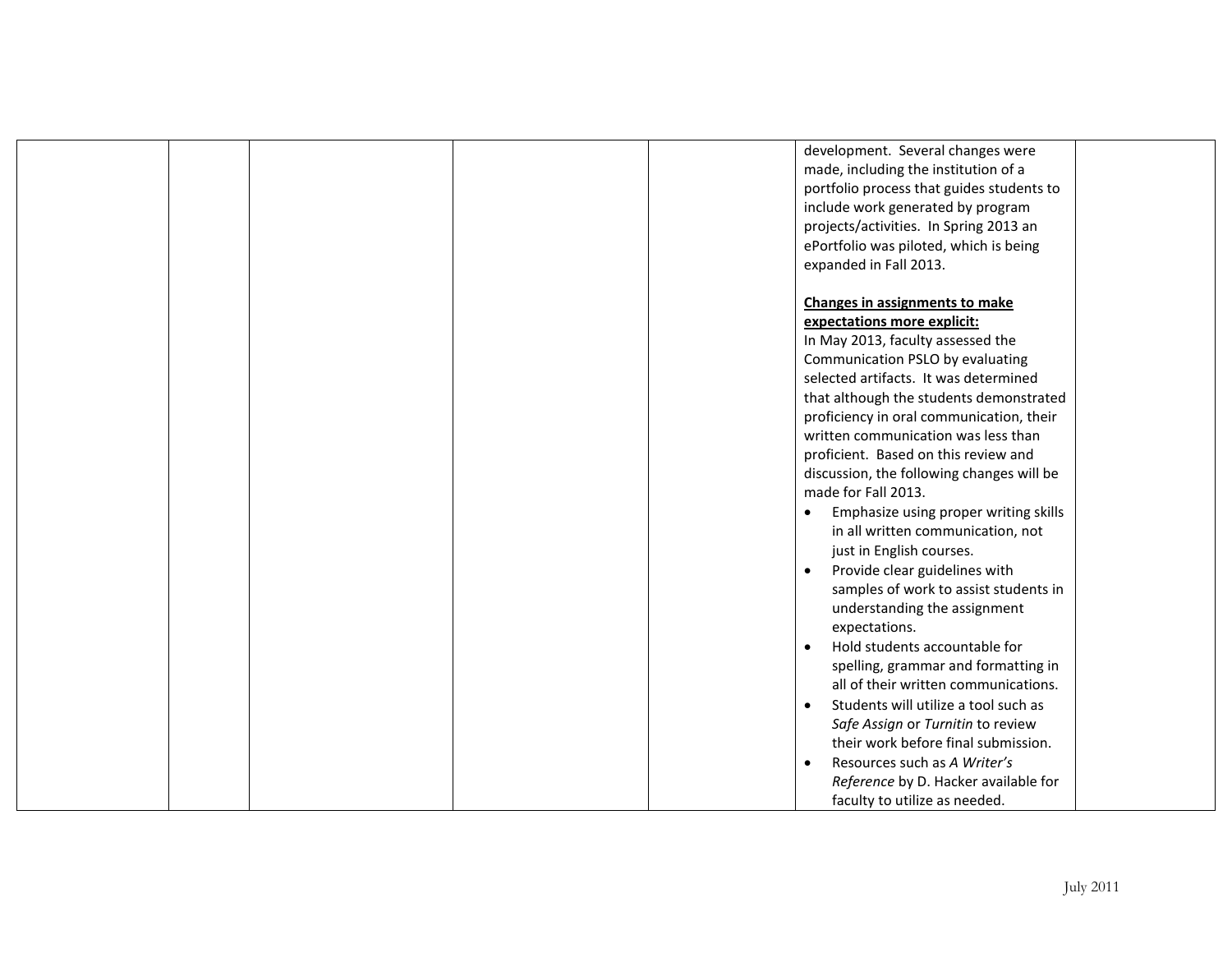| <b>Paralegal Studies</b>   | Yes | <b>College Catalog</b><br>$\bullet$ | PSLOs/ISLOs<br>$\bullet$      | Paralegal Faculty    | Program Review Expected in AY            | 2001               |
|----------------------------|-----|-------------------------------------|-------------------------------|----------------------|------------------------------------------|--------------------|
|                            |     |                                     |                               |                      | 2014-2015. Will consider all             |                    |
|                            |     | http://catalog.middlesex.ma         |                               |                      | recommendations.                         |                    |
|                            |     | ss.edu/preview program.ph           |                               |                      |                                          |                    |
|                            |     | p?catoid=15&poid=1830&hl=           |                               |                      |                                          |                    |
|                            |     | paralegal&returnto=search           |                               |                      |                                          |                    |
| Psychology                 |     | http://catalog.middlesex.ma         | As a result of our current    | This evidence is     | Changes to date have been based on       | 2013 (in progress) |
| <b>Concentration (LAS)</b> |     | ss.edu/preview program.ph           | program review, we have       | interpreted by full- | informal assessment work, and have       |                    |
|                            | Yes | p?catoid=15&poid=1837&ret           | begun a process of fulltime   | time faculty         | ranged from adding or adjusting          |                    |
|                            |     | $urnto=1237$                        | faculty members assessing     | annually as an       | assignments for greater clarity to       |                    |
|                            |     |                                     | student artifacts             | element of a         | requesting student access to more        |                    |
|                            |     |                                     | representing student          | curriculum           | comprehensive research databases in the  |                    |
|                            |     |                                     | achievement of one or         | enhancement          | field. Future changes will be based upon |                    |
|                            |     |                                     | more of our Program SLOs.     | project.             | assessment work and other action items   |                    |
|                            |     |                                     | Although we do not have a     |                      | that emerge from our program review.     |                    |
|                            |     |                                     | formal capstone course, we    |                      |                                          |                    |
|                            |     |                                     | have recently increased the   |                      |                                          |                    |
|                            |     |                                     | math requirements for PSY     |                      |                                          |                    |
|                            |     |                                     | 138 (Research Methods) to     |                      |                                          |                    |
|                            |     |                                     | a level that will ensure that |                      |                                          |                    |
|                            |     |                                     | students complete this        |                      |                                          |                    |
|                            |     |                                     | course near the end of their  |                      |                                          |                    |
|                            |     |                                     | time in the program. As       |                      |                                          |                    |
|                            |     |                                     | such, this course can serve   |                      |                                          |                    |
|                            |     |                                     | as a "benchmark" course       |                      |                                          |                    |
|                            |     |                                     | and success in this course    |                      |                                          |                    |
|                            |     |                                     | would be an indicator of      |                      |                                          |                    |
|                            |     |                                     | student competency in four    |                      |                                          |                    |
|                            |     |                                     | out of seven program          |                      |                                          |                    |
|                            |     |                                     | student learning outcomes.    |                      |                                          |                    |
|                            |     |                                     | Success in the other three    |                      |                                          |                    |
|                            |     |                                     | outcomes is best indicated    |                      |                                          |                    |
|                            |     |                                     | by student success in other   |                      |                                          |                    |
|                            |     |                                     | second-tier courses.          |                      |                                          |                    |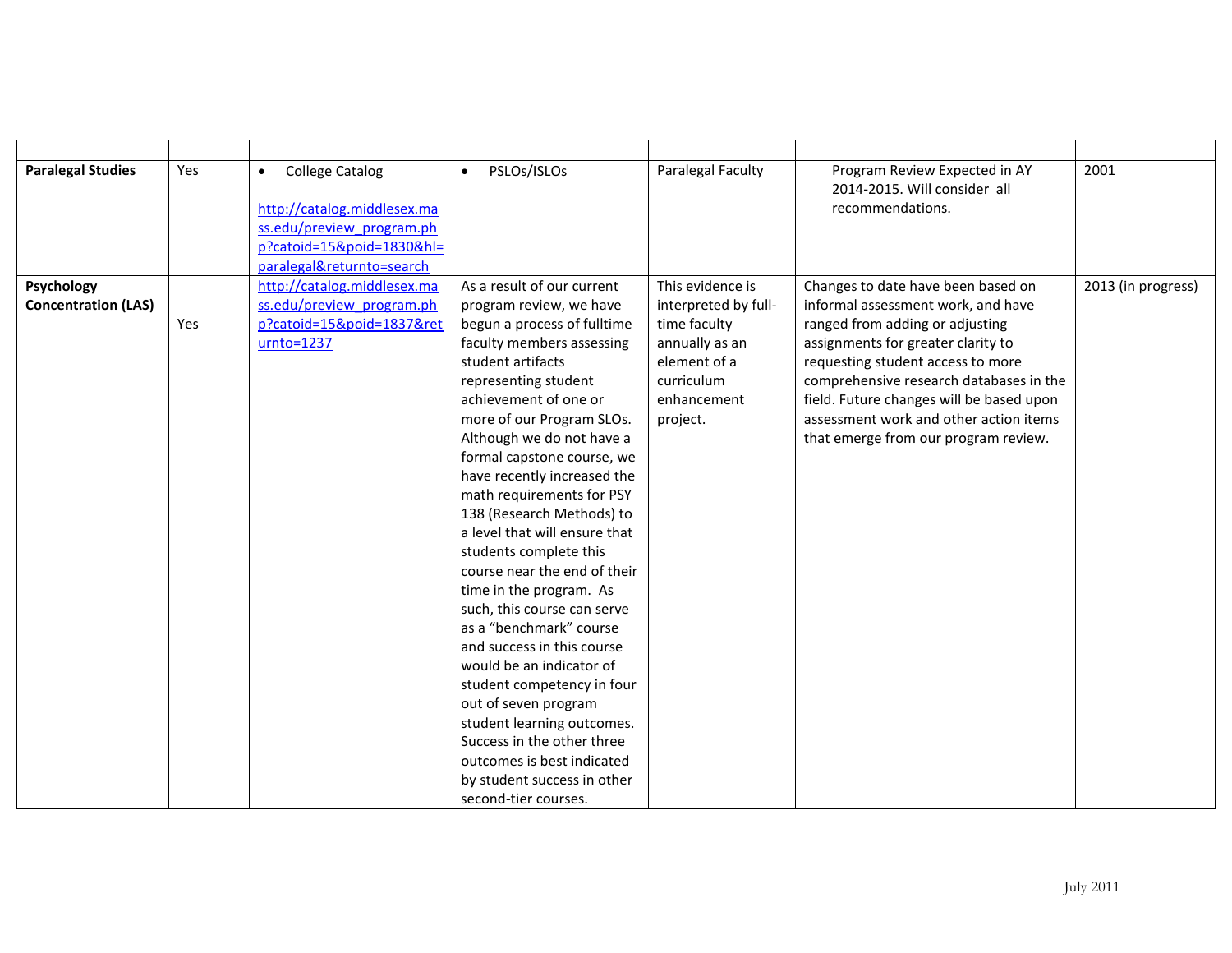| Radiologic        | Yes | Catalog<br>Rad Tech Student handbook | Certification examination<br>Bi annual review of ISLO's | Advisory board, | <b>Strengthened Student Development of</b>          | 2008 |
|-------------------|-----|--------------------------------------|---------------------------------------------------------|-----------------|-----------------------------------------------------|------|
| <b>Technology</b> |     |                                      |                                                         | Assessment      | <b>Quantitative Literacy skills.</b>                |      |
|                   |     | Rad Tech web site                    |                                                         | committee, and  | In spring 2012, the students did not meet           |      |
|                   |     | https://www.middlesex.mas            |                                                         | program faculty | the benchmark for QL, generated changes             |      |
|                   |     | s.edu/RadiologicTechnology/          |                                                         |                 | in curriculum that provided increased               |      |
|                   |     |                                      |                                                         |                 | opportunity for students to develop these           |      |
|                   |     |                                      |                                                         |                 | skills.                                             |      |
|                   |     |                                      |                                                         |                 |                                                     |      |
|                   |     |                                      |                                                         |                 | Changes to improve annual program                   |      |
|                   |     |                                      |                                                         |                 | retention rate, including increased                 |      |
|                   |     |                                      |                                                         |                 | opportunities for students to practice              |      |
|                   |     |                                      |                                                         |                 | applying course content in advance of               |      |
|                   |     |                                      |                                                         |                 | their work in clinical settings, and changes        |      |
|                   |     |                                      |                                                         |                 | to our advising process.                            |      |
|                   |     |                                      |                                                         |                 | In academic year 13, the program                    |      |
|                   |     |                                      |                                                         |                 | retention benchmark was not reached.                |      |
|                   |     |                                      |                                                         |                 | Additionally, The advisory board has                |      |
|                   |     |                                      |                                                         |                 | critiqued the admission requirements                |      |
|                   |     |                                      |                                                         |                 | and offed input on how we can make                  |      |
|                   |     |                                      |                                                         |                 | changes to improve retention.                       |      |
|                   |     |                                      |                                                         |                 |                                                     |      |
|                   |     |                                      |                                                         |                 | Strategies to improve certification exam            |      |
|                   |     |                                      |                                                         |                 | 1 <sup>st</sup> time pass rate, based upon national |      |
|                   |     |                                      |                                                         |                 | best practice have been implemented                 |      |
|                   |     |                                      |                                                         |                 | Scores in physics and the quality control           |      |
|                   |     |                                      |                                                         |                 | continue be our lowest scores on our                |      |
|                   |     |                                      |                                                         |                 | certification exam.                                 |      |
|                   |     |                                      |                                                         |                 |                                                     |      |
| <b>Reading</b>    | Yes | On individual syllabi;               |                                                         |                 | To improve retention rates                          | 3/12 |
|                   |     | Catalog                              |                                                         |                 | -In spring and summer 2012, we                      |      |
|                   |     | http://catalog.middlesex.ma          |                                                         |                 | examined data and evidence from other               |      |
|                   |     | ss.edu/reading                       |                                                         |                 | institutions across the country to                  |      |
|                   |     | https://www.middlesex.mas            |                                                         |                 | improve college retention rates in                  |      |
|                   |     | s.edu/programreview/hrc.as           |                                                         |                 | developmental courses. We developed a               |      |
|                   |     | px                                   |                                                         |                 | minigrant which accelerated the path to             |      |

Ξ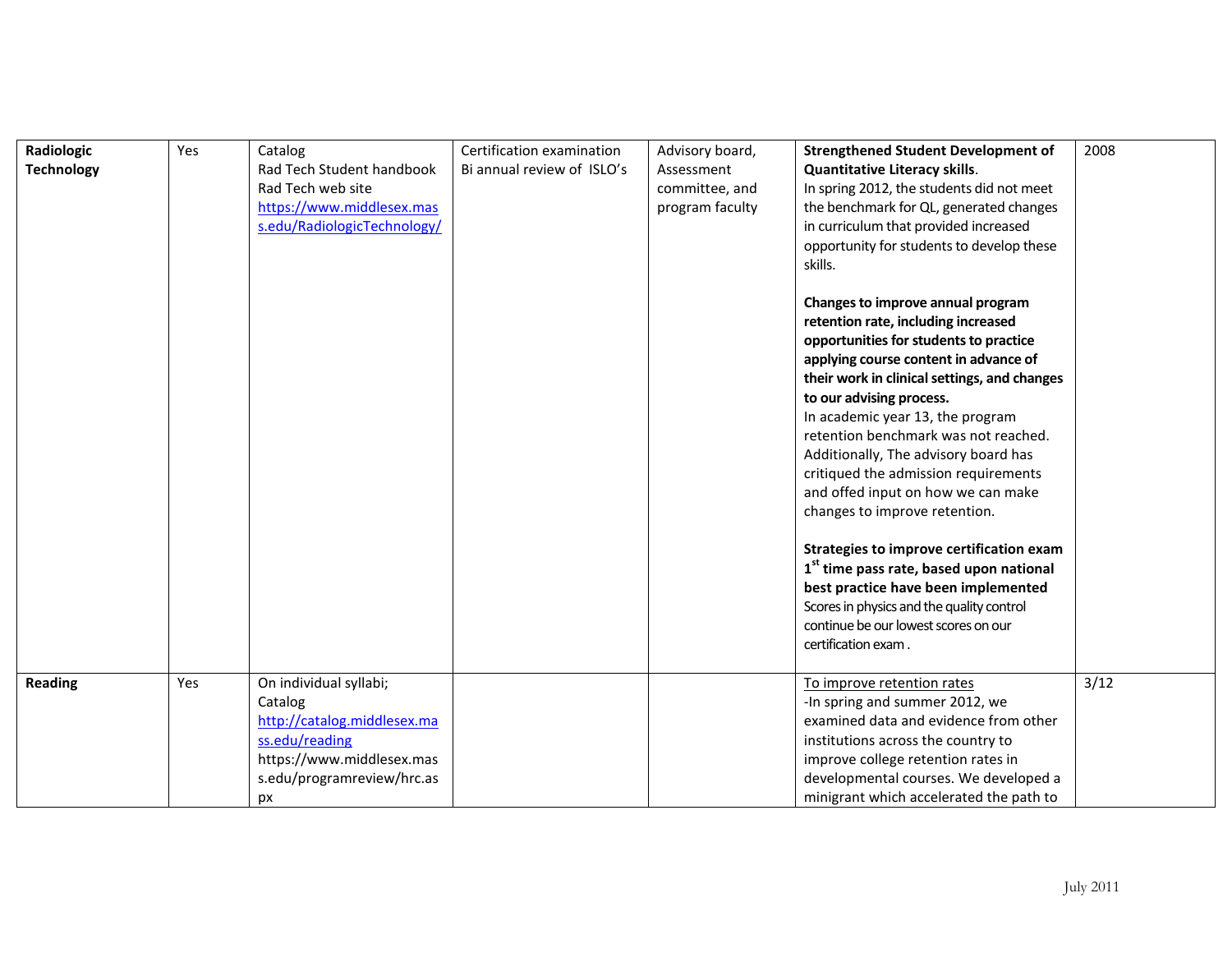|                |     |                           |                              |                      | college level courses. These new pilot      |      |
|----------------|-----|---------------------------|------------------------------|----------------------|---------------------------------------------|------|
|                |     |                           |                              |                      | courses collapse our current                |      |
|                |     |                           |                              |                      | developmental reading program and           |      |
|                |     |                           |                              |                      | combine reading and writing courses into    |      |
|                |     |                           |                              |                      | a new, contextualized 6 credit one          |      |
|                |     |                           |                              |                      | semester course.                            |      |
|                |     |                           |                              |                      |                                             |      |
|                |     |                           |                              |                      | To improve college textbook reading         |      |
|                |     |                           |                              |                      | comprehension                               |      |
|                |     |                           |                              |                      | -Many students at MCC have difficulty       |      |
|                |     |                           |                              |                      | with reading comprehension, particularly    |      |
|                |     |                           |                              |                      | with college level textbooks. The Reading   |      |
|                |     |                           |                              |                      | Apprenticeship Program developed by         |      |
|                |     |                           |                              |                      | West Ed. offers successful techniques to    |      |
|                |     |                           |                              |                      | educators to improve reading                |      |
|                |     |                           |                              |                      | proficiency. We have expanded our           |      |
|                |     |                           |                              |                      | Reading Apprenticeship Program to           |      |
|                |     |                           |                              |                      | promote the use of these successful         |      |
|                |     |                           |                              |                      | techniques in reading and writing in        |      |
|                |     |                           |                              |                      | content area courses. MCC reading           |      |
|                |     |                           |                              |                      | faculty has run training sessions for       |      |
|                |     |                           |                              |                      | college and high school educators.          |      |
| <b>Science</b> | Yes | 1) MCC catalog            | Faculty assess student work  | Faculty assess       | <b>Restructuring of the Introduction to</b> | 2007 |
|                |     | 2) Science Program Review | through lab reports,         | student work         | <b>Biology course</b>                       |      |
|                |     | https://www.middlesex.mas | homework assignments,        | through lab reports, | Based upon Title III grant guidelines for   |      |
|                |     | s.edu/programreview/downl | graphing exercises and       | homework             | increased student success in gateway        |      |
|                |     | oads/sci08.pdf            | exams. Additionally, some    | assignments,         | courses.                                    |      |
|                |     |                           | students are enrolled in the | graphic exercises    |                                             |      |
|                |     |                           | second course of a two part  | and exams.           | <b>Offering STEM research courses</b>       |      |
|                |     |                           | course sequence (i.e. A&P I  | As a department,     | The Dept. feels that research is an         |      |
|                |     |                           | and A&P II). Enrollment in   | we do not have a     | important part of science education and     |      |
|                |     |                           | the second sequence          | formal method of     | we needed more opportunities for all        |      |
|                |     |                           | course indicates that the    | interpreting the     | students, not just those who get REU's.     |      |
|                |     |                           | student successfully         | evidence.            | MCC STEM research courses give              |      |
|                |     |                           | completed the first course   |                      | students an exposure to research which      |      |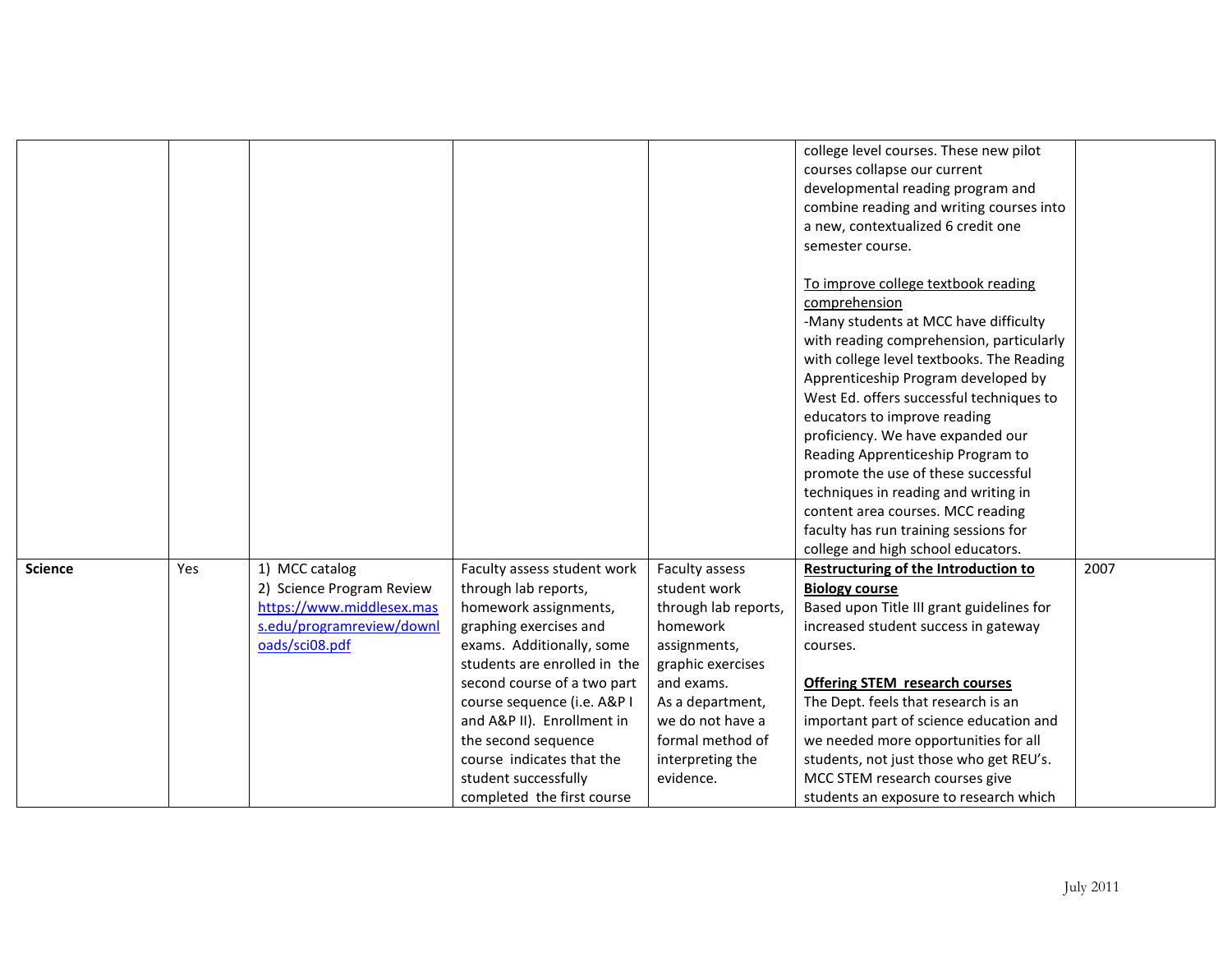| with a "C" or better.<br>Instructors within<br>may be a much desired skill for<br>employment opportunities and transfer<br>the same course<br>to BS programs. Additionally, students<br>often have<br>continuing on to MS and PhD programs<br>conversations<br>at other colleges/universities will be<br>regarding specific<br>topics for a<br>performing research projects as a major<br>part of their degree requirements.<br>particular course.<br>Full-time faculty<br>serve as unofficial<br>Prerequisite changes in several courses<br>Prior to the changes students were<br>mentors to new<br>adjuncts when<br>having difficulty comprehending<br>asked. If a situation<br>textbook reading, grasping mathematical<br>arises that needs<br>concepts in science courses, and were<br>further discussion,<br>weak in basic concepts necessary for<br>then the topic is<br>higher level courses. Prerequisite<br>discussed at<br>changes were implemented to ensure<br>department<br>student preparedness for courses.<br>meetings.<br>Offering more on-line and hybrid<br>courses<br>The Dept. felt there was a need for on-<br>line courses so that students have more<br>options to take courses that fit their<br>schedules. Many science courses are<br>prerequisites to enter Health Career<br>programs. Students often cannot access<br>the campus due to employment or family<br>obligations, and scheduling science<br>courses is difficult because the majority<br>of courses have a 2 or 3 hour lab<br>component once a week in addition to<br>the lecture class. Web based courses<br>alleviates the scheduling conflicts and<br>gives students greater access to these<br>courses. |  |  |  |  |
|-----------------------------------------------------------------------------------------------------------------------------------------------------------------------------------------------------------------------------------------------------------------------------------------------------------------------------------------------------------------------------------------------------------------------------------------------------------------------------------------------------------------------------------------------------------------------------------------------------------------------------------------------------------------------------------------------------------------------------------------------------------------------------------------------------------------------------------------------------------------------------------------------------------------------------------------------------------------------------------------------------------------------------------------------------------------------------------------------------------------------------------------------------------------------------------------------------------------------------------------------------------------------------------------------------------------------------------------------------------------------------------------------------------------------------------------------------------------------------------------------------------------------------------------------------------------------------------------------------------------------------------------------------------------------------------------------------|--|--|--|--|
|                                                                                                                                                                                                                                                                                                                                                                                                                                                                                                                                                                                                                                                                                                                                                                                                                                                                                                                                                                                                                                                                                                                                                                                                                                                                                                                                                                                                                                                                                                                                                                                                                                                                                                     |  |  |  |  |
|                                                                                                                                                                                                                                                                                                                                                                                                                                                                                                                                                                                                                                                                                                                                                                                                                                                                                                                                                                                                                                                                                                                                                                                                                                                                                                                                                                                                                                                                                                                                                                                                                                                                                                     |  |  |  |  |
|                                                                                                                                                                                                                                                                                                                                                                                                                                                                                                                                                                                                                                                                                                                                                                                                                                                                                                                                                                                                                                                                                                                                                                                                                                                                                                                                                                                                                                                                                                                                                                                                                                                                                                     |  |  |  |  |
|                                                                                                                                                                                                                                                                                                                                                                                                                                                                                                                                                                                                                                                                                                                                                                                                                                                                                                                                                                                                                                                                                                                                                                                                                                                                                                                                                                                                                                                                                                                                                                                                                                                                                                     |  |  |  |  |
|                                                                                                                                                                                                                                                                                                                                                                                                                                                                                                                                                                                                                                                                                                                                                                                                                                                                                                                                                                                                                                                                                                                                                                                                                                                                                                                                                                                                                                                                                                                                                                                                                                                                                                     |  |  |  |  |
|                                                                                                                                                                                                                                                                                                                                                                                                                                                                                                                                                                                                                                                                                                                                                                                                                                                                                                                                                                                                                                                                                                                                                                                                                                                                                                                                                                                                                                                                                                                                                                                                                                                                                                     |  |  |  |  |
|                                                                                                                                                                                                                                                                                                                                                                                                                                                                                                                                                                                                                                                                                                                                                                                                                                                                                                                                                                                                                                                                                                                                                                                                                                                                                                                                                                                                                                                                                                                                                                                                                                                                                                     |  |  |  |  |
|                                                                                                                                                                                                                                                                                                                                                                                                                                                                                                                                                                                                                                                                                                                                                                                                                                                                                                                                                                                                                                                                                                                                                                                                                                                                                                                                                                                                                                                                                                                                                                                                                                                                                                     |  |  |  |  |
|                                                                                                                                                                                                                                                                                                                                                                                                                                                                                                                                                                                                                                                                                                                                                                                                                                                                                                                                                                                                                                                                                                                                                                                                                                                                                                                                                                                                                                                                                                                                                                                                                                                                                                     |  |  |  |  |
|                                                                                                                                                                                                                                                                                                                                                                                                                                                                                                                                                                                                                                                                                                                                                                                                                                                                                                                                                                                                                                                                                                                                                                                                                                                                                                                                                                                                                                                                                                                                                                                                                                                                                                     |  |  |  |  |
|                                                                                                                                                                                                                                                                                                                                                                                                                                                                                                                                                                                                                                                                                                                                                                                                                                                                                                                                                                                                                                                                                                                                                                                                                                                                                                                                                                                                                                                                                                                                                                                                                                                                                                     |  |  |  |  |
|                                                                                                                                                                                                                                                                                                                                                                                                                                                                                                                                                                                                                                                                                                                                                                                                                                                                                                                                                                                                                                                                                                                                                                                                                                                                                                                                                                                                                                                                                                                                                                                                                                                                                                     |  |  |  |  |
|                                                                                                                                                                                                                                                                                                                                                                                                                                                                                                                                                                                                                                                                                                                                                                                                                                                                                                                                                                                                                                                                                                                                                                                                                                                                                                                                                                                                                                                                                                                                                                                                                                                                                                     |  |  |  |  |
|                                                                                                                                                                                                                                                                                                                                                                                                                                                                                                                                                                                                                                                                                                                                                                                                                                                                                                                                                                                                                                                                                                                                                                                                                                                                                                                                                                                                                                                                                                                                                                                                                                                                                                     |  |  |  |  |
|                                                                                                                                                                                                                                                                                                                                                                                                                                                                                                                                                                                                                                                                                                                                                                                                                                                                                                                                                                                                                                                                                                                                                                                                                                                                                                                                                                                                                                                                                                                                                                                                                                                                                                     |  |  |  |  |
|                                                                                                                                                                                                                                                                                                                                                                                                                                                                                                                                                                                                                                                                                                                                                                                                                                                                                                                                                                                                                                                                                                                                                                                                                                                                                                                                                                                                                                                                                                                                                                                                                                                                                                     |  |  |  |  |
|                                                                                                                                                                                                                                                                                                                                                                                                                                                                                                                                                                                                                                                                                                                                                                                                                                                                                                                                                                                                                                                                                                                                                                                                                                                                                                                                                                                                                                                                                                                                                                                                                                                                                                     |  |  |  |  |
|                                                                                                                                                                                                                                                                                                                                                                                                                                                                                                                                                                                                                                                                                                                                                                                                                                                                                                                                                                                                                                                                                                                                                                                                                                                                                                                                                                                                                                                                                                                                                                                                                                                                                                     |  |  |  |  |
|                                                                                                                                                                                                                                                                                                                                                                                                                                                                                                                                                                                                                                                                                                                                                                                                                                                                                                                                                                                                                                                                                                                                                                                                                                                                                                                                                                                                                                                                                                                                                                                                                                                                                                     |  |  |  |  |
|                                                                                                                                                                                                                                                                                                                                                                                                                                                                                                                                                                                                                                                                                                                                                                                                                                                                                                                                                                                                                                                                                                                                                                                                                                                                                                                                                                                                                                                                                                                                                                                                                                                                                                     |  |  |  |  |
|                                                                                                                                                                                                                                                                                                                                                                                                                                                                                                                                                                                                                                                                                                                                                                                                                                                                                                                                                                                                                                                                                                                                                                                                                                                                                                                                                                                                                                                                                                                                                                                                                                                                                                     |  |  |  |  |
|                                                                                                                                                                                                                                                                                                                                                                                                                                                                                                                                                                                                                                                                                                                                                                                                                                                                                                                                                                                                                                                                                                                                                                                                                                                                                                                                                                                                                                                                                                                                                                                                                                                                                                     |  |  |  |  |
|                                                                                                                                                                                                                                                                                                                                                                                                                                                                                                                                                                                                                                                                                                                                                                                                                                                                                                                                                                                                                                                                                                                                                                                                                                                                                                                                                                                                                                                                                                                                                                                                                                                                                                     |  |  |  |  |
|                                                                                                                                                                                                                                                                                                                                                                                                                                                                                                                                                                                                                                                                                                                                                                                                                                                                                                                                                                                                                                                                                                                                                                                                                                                                                                                                                                                                                                                                                                                                                                                                                                                                                                     |  |  |  |  |
|                                                                                                                                                                                                                                                                                                                                                                                                                                                                                                                                                                                                                                                                                                                                                                                                                                                                                                                                                                                                                                                                                                                                                                                                                                                                                                                                                                                                                                                                                                                                                                                                                                                                                                     |  |  |  |  |
|                                                                                                                                                                                                                                                                                                                                                                                                                                                                                                                                                                                                                                                                                                                                                                                                                                                                                                                                                                                                                                                                                                                                                                                                                                                                                                                                                                                                                                                                                                                                                                                                                                                                                                     |  |  |  |  |
|                                                                                                                                                                                                                                                                                                                                                                                                                                                                                                                                                                                                                                                                                                                                                                                                                                                                                                                                                                                                                                                                                                                                                                                                                                                                                                                                                                                                                                                                                                                                                                                                                                                                                                     |  |  |  |  |
|                                                                                                                                                                                                                                                                                                                                                                                                                                                                                                                                                                                                                                                                                                                                                                                                                                                                                                                                                                                                                                                                                                                                                                                                                                                                                                                                                                                                                                                                                                                                                                                                                                                                                                     |  |  |  |  |
|                                                                                                                                                                                                                                                                                                                                                                                                                                                                                                                                                                                                                                                                                                                                                                                                                                                                                                                                                                                                                                                                                                                                                                                                                                                                                                                                                                                                                                                                                                                                                                                                                                                                                                     |  |  |  |  |
|                                                                                                                                                                                                                                                                                                                                                                                                                                                                                                                                                                                                                                                                                                                                                                                                                                                                                                                                                                                                                                                                                                                                                                                                                                                                                                                                                                                                                                                                                                                                                                                                                                                                                                     |  |  |  |  |
|                                                                                                                                                                                                                                                                                                                                                                                                                                                                                                                                                                                                                                                                                                                                                                                                                                                                                                                                                                                                                                                                                                                                                                                                                                                                                                                                                                                                                                                                                                                                                                                                                                                                                                     |  |  |  |  |
|                                                                                                                                                                                                                                                                                                                                                                                                                                                                                                                                                                                                                                                                                                                                                                                                                                                                                                                                                                                                                                                                                                                                                                                                                                                                                                                                                                                                                                                                                                                                                                                                                                                                                                     |  |  |  |  |
|                                                                                                                                                                                                                                                                                                                                                                                                                                                                                                                                                                                                                                                                                                                                                                                                                                                                                                                                                                                                                                                                                                                                                                                                                                                                                                                                                                                                                                                                                                                                                                                                                                                                                                     |  |  |  |  |
|                                                                                                                                                                                                                                                                                                                                                                                                                                                                                                                                                                                                                                                                                                                                                                                                                                                                                                                                                                                                                                                                                                                                                                                                                                                                                                                                                                                                                                                                                                                                                                                                                                                                                                     |  |  |  |  |
|                                                                                                                                                                                                                                                                                                                                                                                                                                                                                                                                                                                                                                                                                                                                                                                                                                                                                                                                                                                                                                                                                                                                                                                                                                                                                                                                                                                                                                                                                                                                                                                                                                                                                                     |  |  |  |  |

Ξ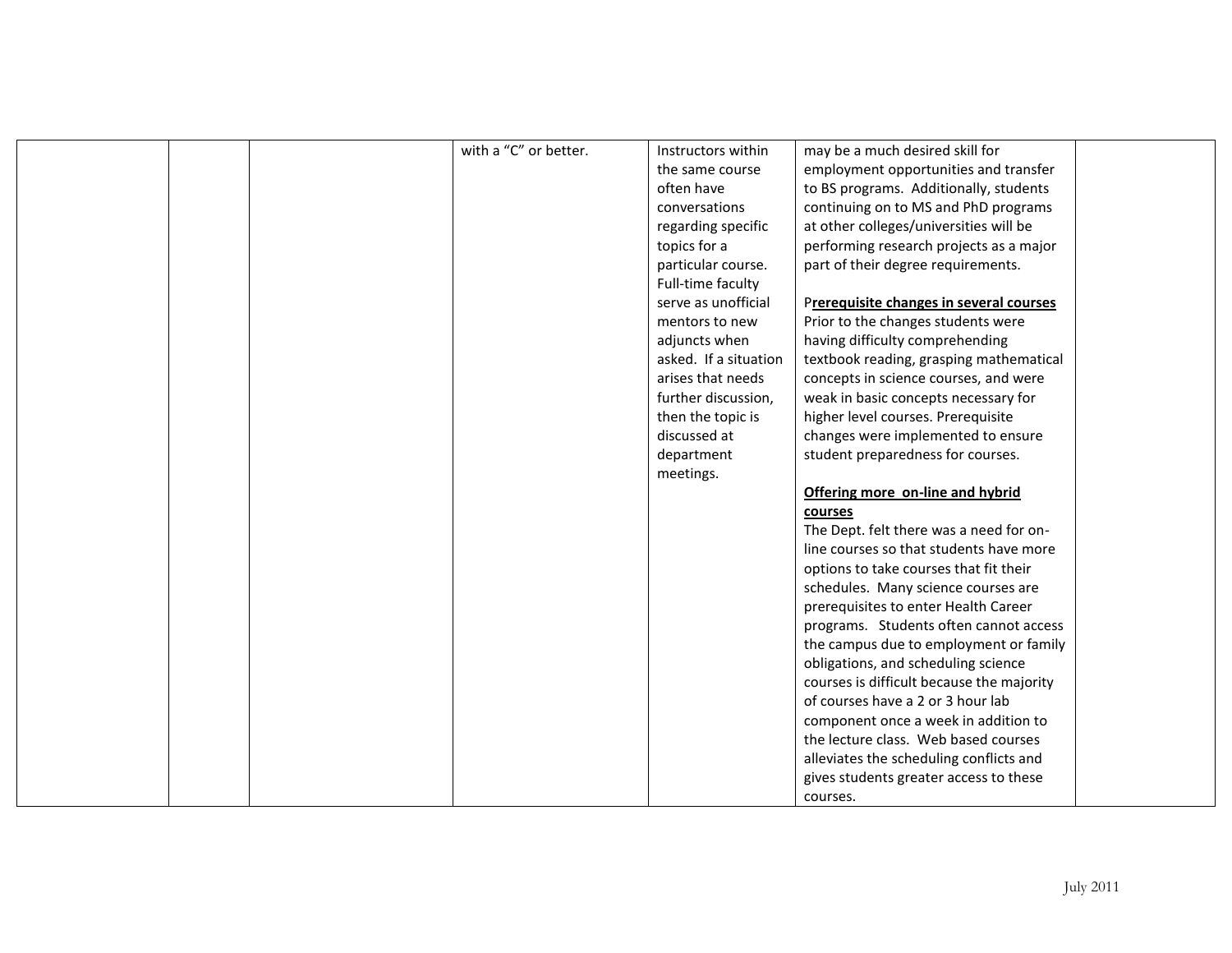|                   |     |                                                   |                                                                                |                            | New course offering - Introduction to<br>Geology<br>ENV 141 was created in part as a course<br>that would have good transfer<br>capabilities to other 4 year colleges.<br>Additionally, the course was categorized<br>under ENV to avoid misinterpreting this<br>course as a Geography course (which it is<br>not).<br><b>Changes for Life Science Transfer</b><br>concentration due to revised articulation<br>agreement with UML.<br><b>Change in Computer Science</b><br>requirement for Life Science and<br><b>Physical Science concentration majors.</b><br>Students in these concentration majors<br>will be able to understand how computer<br>program will be written. The rationale is<br>that today's students should have<br>programming skills especially if they go<br>into bioinformatics, so we now offer<br>computer science courses which teach<br>programming as an additional option<br>that counts towards their degrees. |      |
|-------------------|-----|---------------------------------------------------|--------------------------------------------------------------------------------|----------------------------|-----------------------------------------------------------------------------------------------------------------------------------------------------------------------------------------------------------------------------------------------------------------------------------------------------------------------------------------------------------------------------------------------------------------------------------------------------------------------------------------------------------------------------------------------------------------------------------------------------------------------------------------------------------------------------------------------------------------------------------------------------------------------------------------------------------------------------------------------------------------------------------------------------------------------------------------------|------|
| <b>Studio Art</b> | Yes | Catalog<br>http://catalog.middlesex.ma<br>ss.edu/ | -Portfolio Reviews<br>-Juried Student Show<br>-Annual Review of<br>PSLOs/ISLOs | Annually by Art<br>faculty | More opportunities for Personal and<br><b>Professional Development</b><br>The institution of a juried student show<br>in May 2011 has helped develop personal<br>and professional skills. Students fill out a<br>prospectus, mat and mount work for<br>display, and submit pieces that are                                                                                                                                                                                                                                                                                                                                                                                                                                                                                                                                                                                                                                                    | 2008 |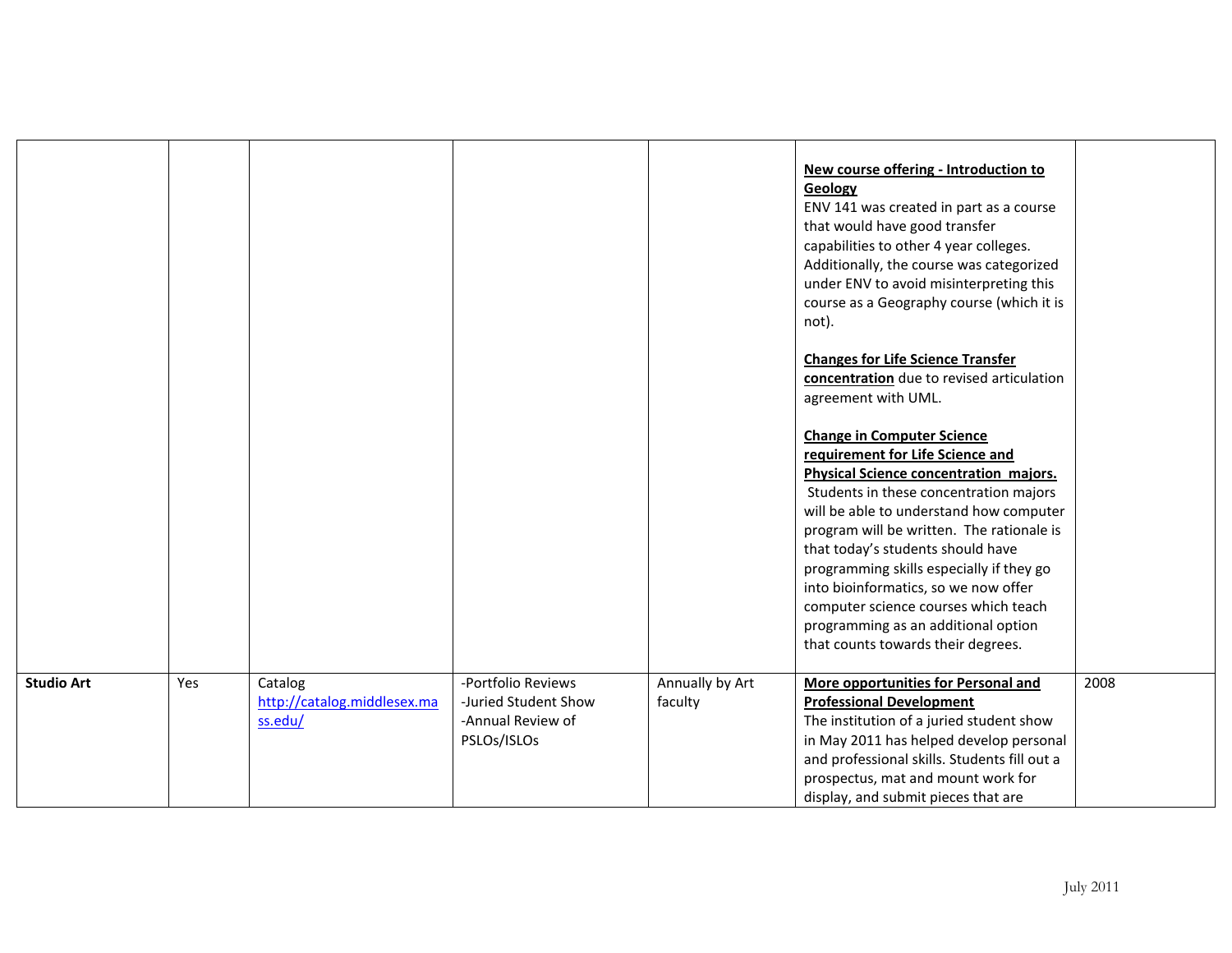|                        |     |                                                                                                         |                                                                                                            |                                                                               | judged by a panel of art faculty.<br>Exhibiting students and their friends and<br>family attend an opening reception and<br>awards ceremony.<br><b>Transfer Portfolio Workshops</b><br>After reviewing student surveys in 2010<br>that indicated students' limited<br>knowledge of the portfolio requirements<br>for transfer to a four-year art college,<br>faculty developed a festive workshop<br>(including pizza) to inform students of<br>the process. Successful students transfer<br>students presented their portfolios and a<br>CD with key information was given to<br>each participant.<br><b>Upgrading Art Advising</b><br>All art students are assigned an art<br>advisor, who helps them to become<br>aware of career directions and guide |                                     |
|------------------------|-----|---------------------------------------------------------------------------------------------------------|------------------------------------------------------------------------------------------------------------|-------------------------------------------------------------------------------|-----------------------------------------------------------------------------------------------------------------------------------------------------------------------------------------------------------------------------------------------------------------------------------------------------------------------------------------------------------------------------------------------------------------------------------------------------------------------------------------------------------------------------------------------------------------------------------------------------------------------------------------------------------------------------------------------------------------------------------------------------------|-------------------------------------|
|                        |     |                                                                                                         |                                                                                                            |                                                                               | them in the transfer process throughout<br>the program.                                                                                                                                                                                                                                                                                                                                                                                                                                                                                                                                                                                                                                                                                                   |                                     |
| <b>Theatre</b>         | Yes | College Catalogue:<br>http://catalog.middlesex.ma<br>ss.edu/preview program.ph<br>p?poid=1799&catiod=15 | Performance<br>evaluation<br>Course level<br>assessment<br>of writing, journaling<br>and critical analysis | Faculty at<br>course level<br>Department<br>faculty at<br>department<br>level | -Adjustment in course offerings and<br>program sequence                                                                                                                                                                                                                                                                                                                                                                                                                                                                                                                                                                                                                                                                                                   | 2003-2004 (in<br>process currently) |
| <b>World Languages</b> | Yes | College Catalogue:<br>http://catalog.middlesex.ma<br>ss.edu/                                            | At this time program<br>outcomes are not being<br>assessed other than GPA                                  | <b>NA</b>                                                                     | The 2010 Flexible Studies Program<br>review stated that there was "A pressing<br>need for guidance, coordination, and<br>curricular support for program<br>consistency in World Languages                                                                                                                                                                                                                                                                                                                                                                                                                                                                                                                                                                 |                                     |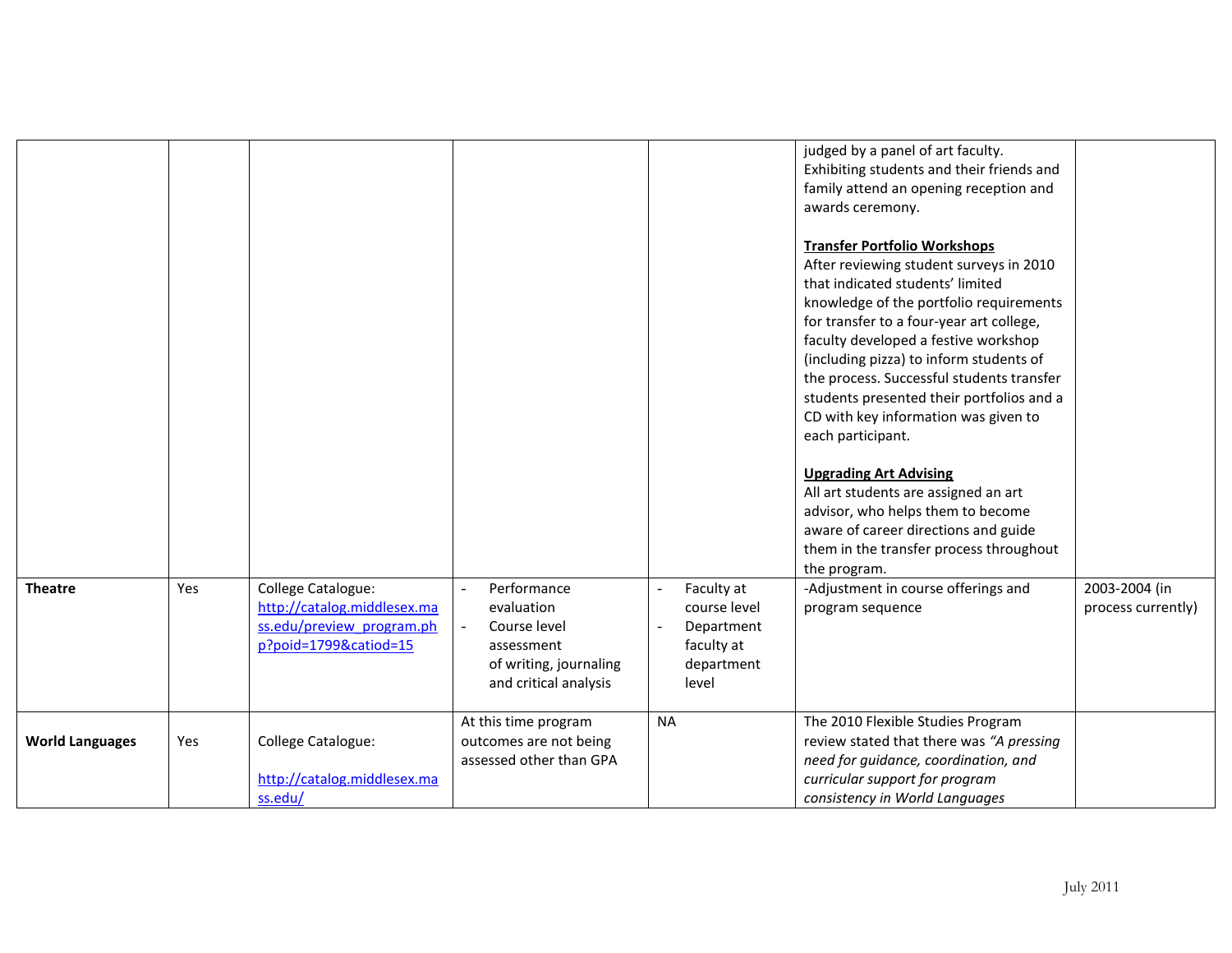|  |  | Program." To respond to the need: a<br>Flexible Studies World Languages/ELL<br>Coordinator position was created and<br>filled.                                                                                                                                                   |  |
|--|--|----------------------------------------------------------------------------------------------------------------------------------------------------------------------------------------------------------------------------------------------------------------------------------|--|
|  |  | In response to the ELL/WL Program 2007-<br>2008 the following changes have been<br>made:                                                                                                                                                                                         |  |
|  |  | "Educate students about majoring or<br>$\bullet$<br>minoring in a world language."<br><b>World Languages Option</b><br>$\circ$<br>created with in depth<br>advising materials on the<br>college website.<br>WL/ELL Chair is currently<br>$\circ$<br>advising all the WL students |  |
|  |  | "Explore the issue of false beginners.<br>$\bullet$<br>Placement test needed."<br>This problem continues to<br>$\circ$<br>be discussed in World<br>Languages meetings.                                                                                                           |  |
|  |  | "Meet periodically to share<br>$\bullet$<br>experiences and ideas with each<br>other."<br>World Languages meetings<br>$\circ$<br>are held regularly.                                                                                                                             |  |

Institutions selecting E1a should also include E1b.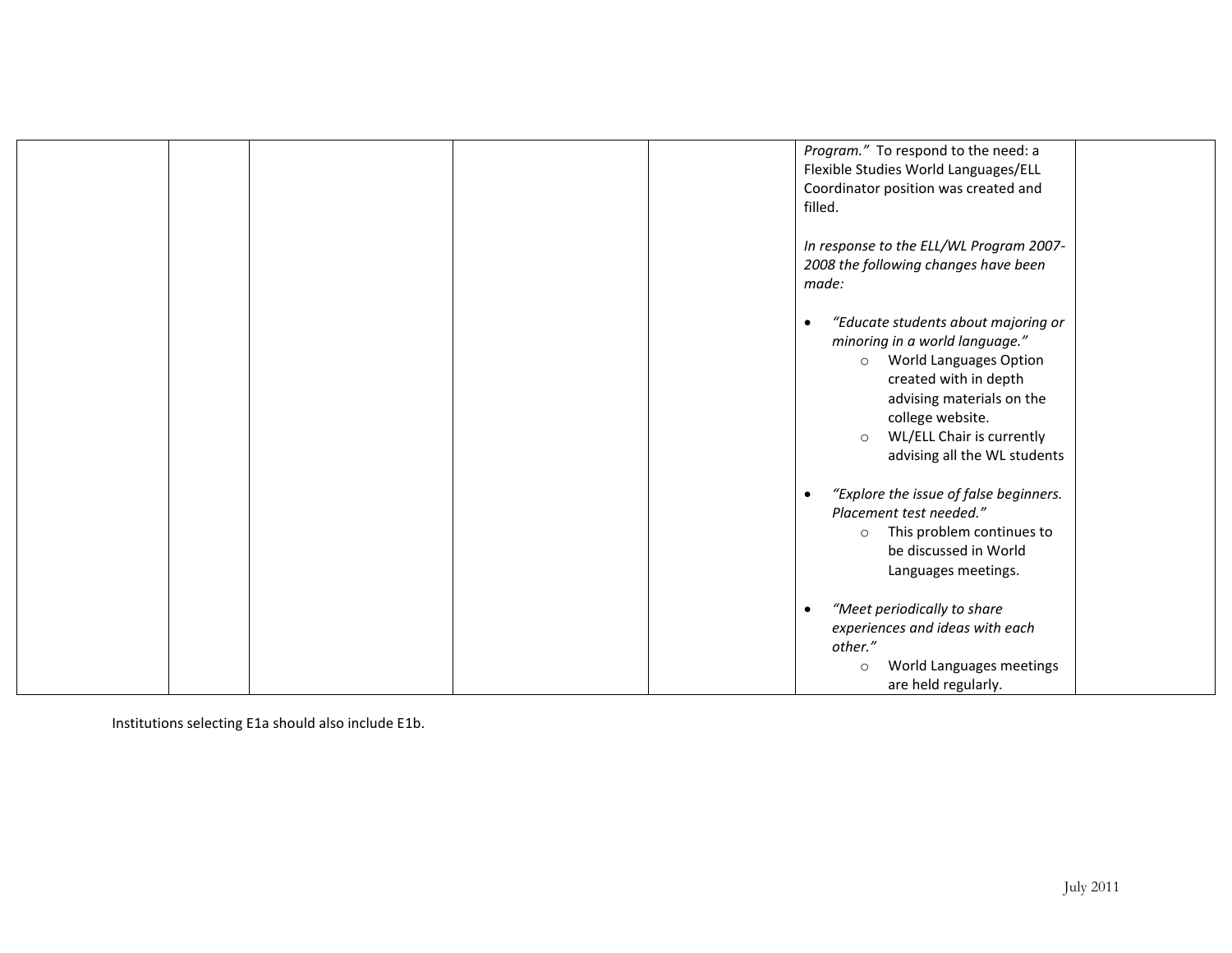| (1)                           | (2)                  | (3)                                    | (4)                                                                             | (6)                         |
|-------------------------------|----------------------|----------------------------------------|---------------------------------------------------------------------------------|-----------------------------|
| Professional,                 | Date of most recent  | List key issues for continuing         | Key performance indicators as required by                                       | Date and nature of next     |
| specialized, State, or        | accreditation action | accreditation identified in            | agency or selected by program (licensure,                                       | scheduled review.           |
| programmatic                  | by each listed       | accreditation action letter or report. | board, or bar pass rates; employment rates,                                     |                             |
| accreditations                | agency.              |                                        | etc.). *                                                                        |                             |
| currently held by the         |                      |                                        |                                                                                 |                             |
| institution (by agency        |                      |                                        |                                                                                 |                             |
| or program name).             |                      |                                        |                                                                                 |                             |
| CJ (Criminal Justice)         | 2011                 | none                                   |                                                                                 | <b>TBD</b>                  |
| <b>BHE- Quinn Bill</b>        |                      |                                        |                                                                                 |                             |
|                               |                      |                                        |                                                                                 |                             |
|                               |                      |                                        |                                                                                 |                             |
|                               |                      |                                        |                                                                                 |                             |
| <b>DH</b>                     | December 2009        |                                        |                                                                                 | Fall 2016                   |
| <b>Commission on Dental</b>   |                      | Full Accreditation (7 years)           | Program completion rates<br>$\bullet$                                           |                             |
| Accreditation                 |                      |                                        | <b>Employment rates</b><br>Success of graduates on state licensing<br>$\bullet$ |                             |
|                               |                      |                                        | examinations                                                                    |                             |
|                               |                      |                                        | Success of graduates on national board                                          |                             |
|                               |                      |                                        | exams                                                                           |                             |
|                               |                      |                                        | Surveys of alumni, students, employers,                                         |                             |
|                               |                      |                                        | and clinical sites                                                              |                             |
|                               |                      |                                        | Program goals and outcomes                                                      |                             |
|                               |                      |                                        | Evidence of improvement as a result of                                          |                             |
|                               |                      |                                        | assessment                                                                      |                             |
|                               |                      |                                        | Ongoing documentation of change                                                 |                             |
|                               |                      |                                        | implementation                                                                  |                             |
|                               |                      |                                        |                                                                                 |                             |
| <b>DLT</b> (Dental Laboratory | February 11, 2011    | The Commission determined that the     | Course Completion and Graduation Rates.<br>$\bullet$                            | The next site visit for the |
| Technology)                   |                      | recommendations cited in the August    | RG Exam pass Rates.<br>$\bullet$                                                | program is scheduled for    |
| Accredited by the             |                      | 2010 site visit report have been met   |                                                                                 | 2016.                       |

## **OPTION E1: PART B. INVENTORY OF SPECIALIZED AND PROGRAM ACCREDITATION**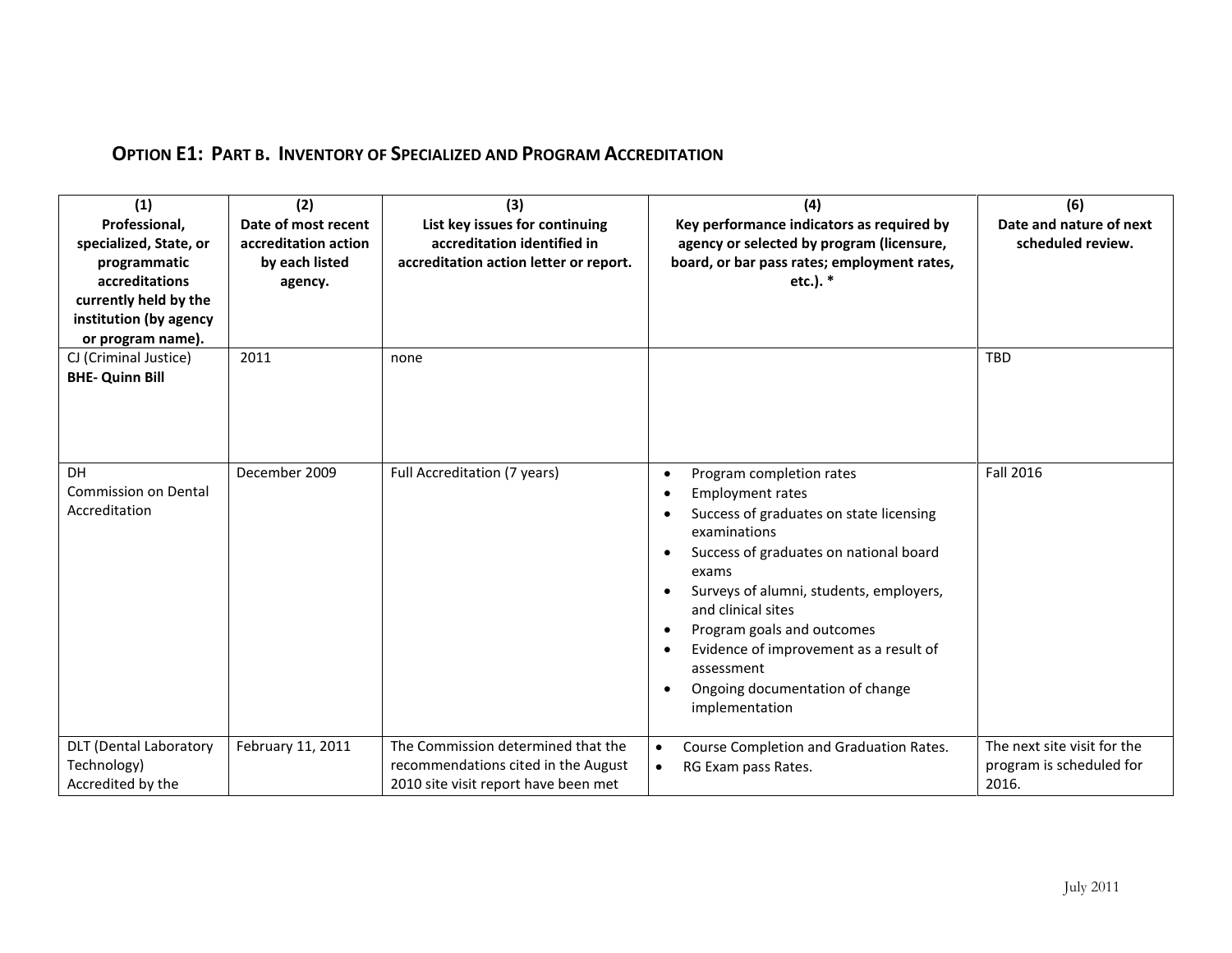| <b>Commission On Dental</b><br>Accreditation (CODA) of<br>the American Dental<br>Association (ADA) |                                                                                                                                                                                                                                                         | and adopted a resolution to change<br>the program's accreditation status to<br>"approval without reporting<br>requirements."                                                                                                                                                                                                                  | Employment rates.<br>$\bullet$                                                                                                                                                                                                                                                                  | Regular 7 year cycle review.                                    |
|----------------------------------------------------------------------------------------------------|---------------------------------------------------------------------------------------------------------------------------------------------------------------------------------------------------------------------------------------------------------|-----------------------------------------------------------------------------------------------------------------------------------------------------------------------------------------------------------------------------------------------------------------------------------------------------------------------------------------------|-------------------------------------------------------------------------------------------------------------------------------------------------------------------------------------------------------------------------------------------------------------------------------------------------|-----------------------------------------------------------------|
| <b>DMS</b><br>Joint Review<br>Committee in<br>Diagnostic Medical<br>Sonograpy.<br>. (JRC-DMS)      | <b>April 2011</b>                                                                                                                                                                                                                                       | Full Accreditation (10 years)<br>Submit Annual Report each year with<br>the following information;<br>Any program or personnel changes<br>$\bullet$<br>Changes in clinical affiliate and/or<br>$\bullet$<br>clinical instructor(s).<br>Attrition rate<br>$\bullet$<br>Job placement rate<br>$\bullet$<br>Credential success rate<br>$\bullet$ | Ongoing/annually surveys from the following;<br>ARDMS pass rate<br>$\bullet$<br>Employer survey<br>$\bullet$<br>Graduate survey<br>$\bullet$<br>Personnel survey<br>$\bullet$<br>Program goals and outcomes.<br>$\bullet$<br>Evidence of improvement as a result of<br>$\bullet$<br>assessment. | April 2022                                                      |
| <b>EDU</b> (Education<br>Department)                                                               | 2009<br>National<br>Association<br>For The<br><b>Education of Young</b><br>Children (NAEYC)<br>Early Childhood<br>Education<br>Early Child hood<br><b>Education Transfer</b><br>Early Childhood<br>Education,<br>Certificate<br>Elementary<br>Education | Committed compliance of NAEYC Key<br>Assessments                                                                                                                                                                                                                                                                                              | Assessments of NAEYC Standards and Sub<br><b>Standards</b><br>http://www.naeyc.org/files/academy/file/Overvi<br>ewStandards.pdf<br>http://www.naeyc.org/ncate/files/ncate/NAEYC<br>%20Initial%20and%20Advanced%20Standards%2<br>010 2012.pdf                                                    | Spring 2014 Self Study is<br>submitted.<br>Fall 2014 Site Visit |
| <b>Medical Assisting</b><br>certificate: Accredited<br>by CAAHEP                                   | <b>Fall 2006</b>                                                                                                                                                                                                                                        | Full Accreditation (10 years)                                                                                                                                                                                                                                                                                                                 | Medical Assisting exam rate<br>٠<br><b>Graduation Rate</b><br>٠<br>Employment<br>٠<br>Program Satisfaction (graduate and<br>employer)                                                                                                                                                           | Fall 2016                                                       |